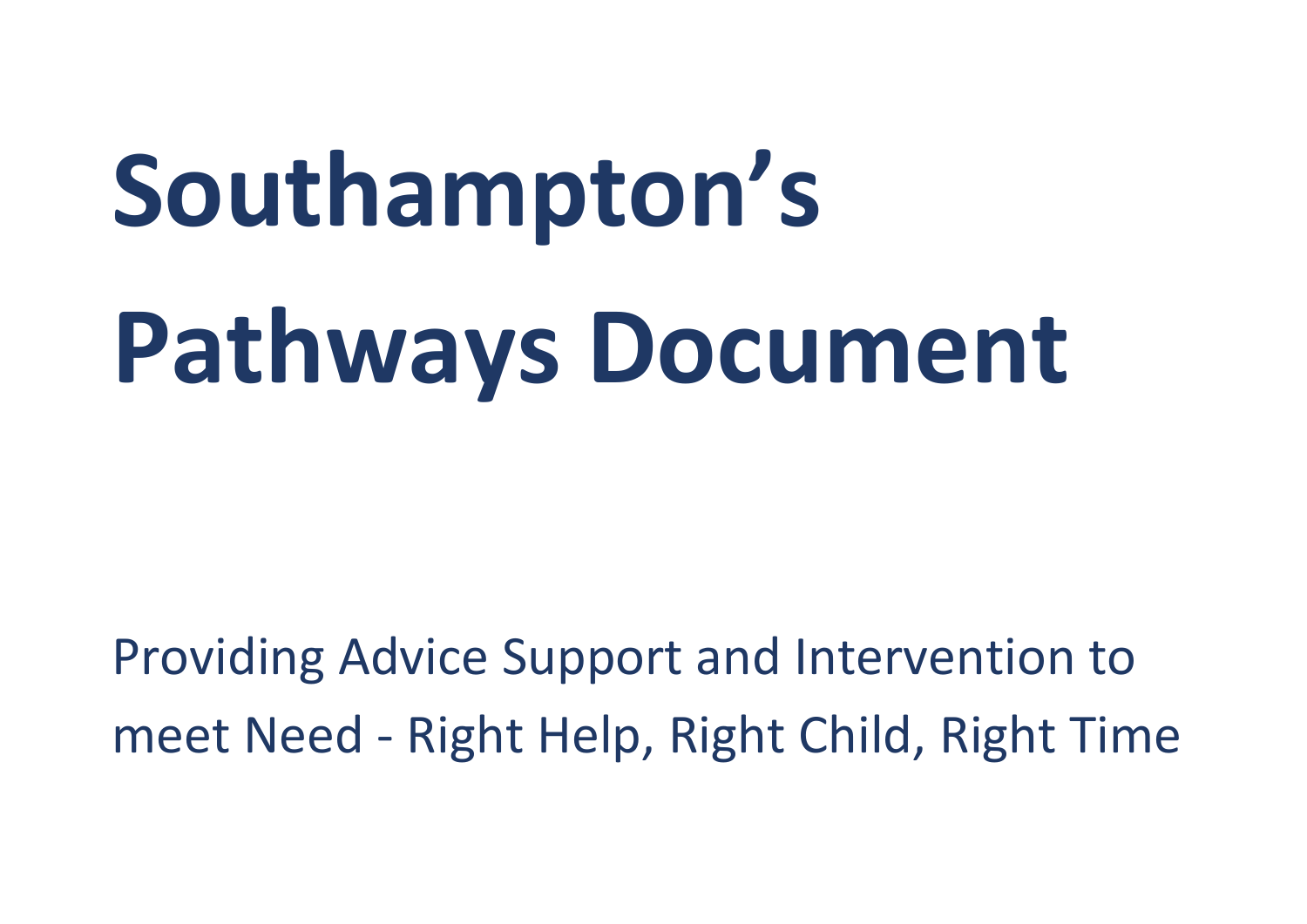## **Our Vision:**

'We want all children and young people in Southampton to get a good start in life, live safely, be healthy and happy and go on to have successful opportunities in adulthood'

## **We Will:**

- Put the child at the centre of all our decision making
- Promote a relationship-based approach with children, young people, families and partners
- Work as early as possible with children, young people, families and partners before issues escalate
- Work alongside families and communities
- Listening and building on their strengths doing it with them and not to them
- Promote a culture of strong support and challenge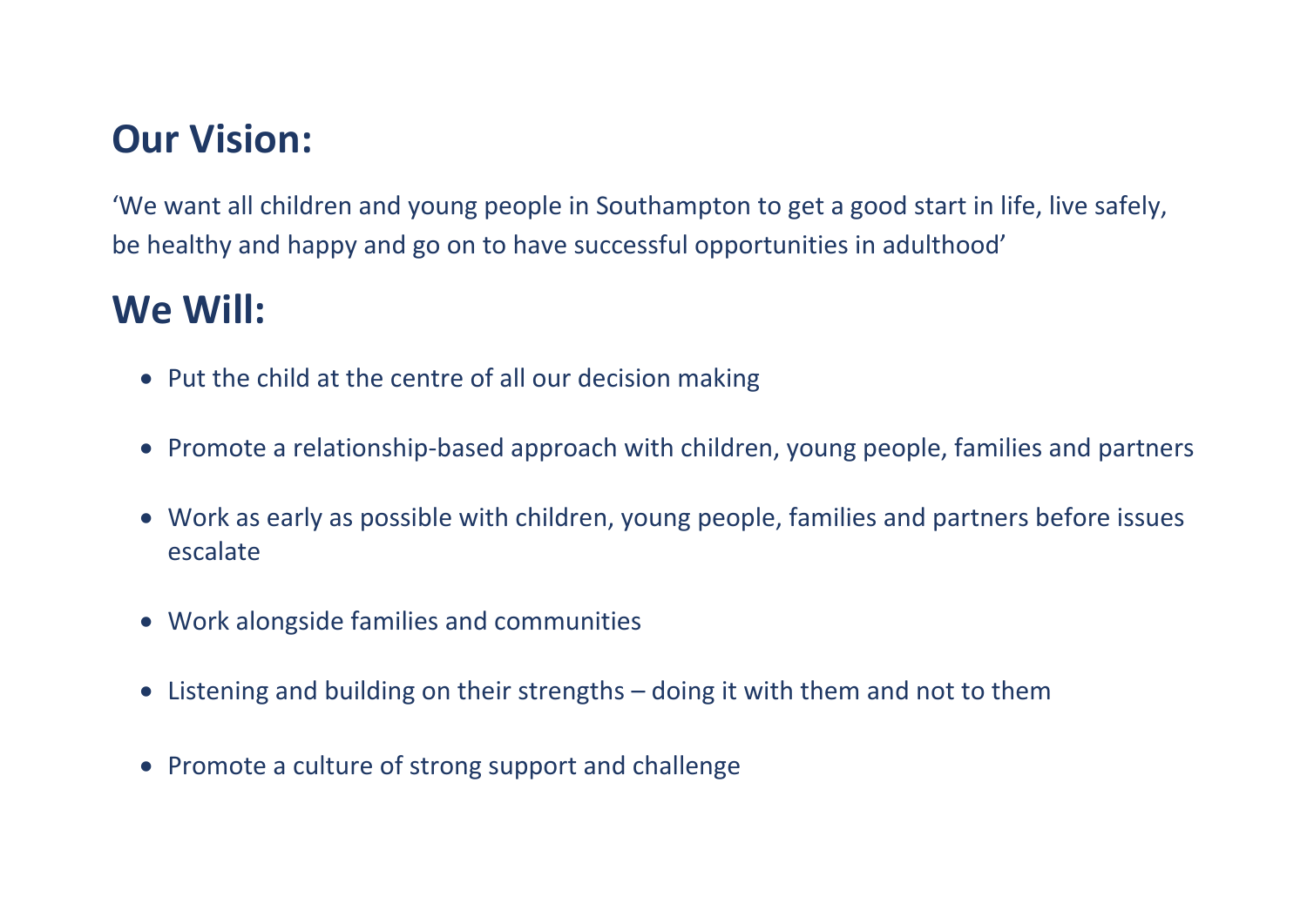#### **Introduction**

This document has been designed to ensure that children's needs are responded to at an appropriate level and in a timely way. This guidance should be seen as overarching guidance for the children and young people's workforce in Southampton and be used as a guide for all agencies, professionals and volunteers to consider how to best meet the additional needs and vulnerabilities of individual children and the actions required to meet those needs.

Partnership working is essential to ensuring positive outcomes for children and to reduce the need for more intensive interventions at a later stage.

The document sets out the Pathways which all practitioners must follow in identifying, raising and responding to concerns about children when coming into contact with them, or receiving information about them.

This framework follows the 'windscreen model' which illustrates when services begin from universal services through early help to statutory intervention.

The aim is that, as far as possible, children's needs should be met within universal provision, but where additional needs are identified support should be introduced at the earliest opportunity with parental (and/or child where age appropriate) consent, thus alleviating problems that have started to emerge, prevent problems from escalating and help to improve outcomes.

In some circumstances a child's and family's/ carers needs and levels of concern may not be met through coordinated early help and consequently there may be a need to provide more intensive or specialist support led by children's social care. The term 'step-up' is often used to describe this process.

The term 'step down' is used to describe children and their families/carers moving from a high level of intervention, including statutory intervention, to a lower level of coordinated support. This is important in ensuring that issues do not re-escalate.

This document is a guide for practitioners and managers who should always use their professional judgement and take into account the age of the child, context of the situation and any protective and resilience factors.

There are four levels that take into account the different stages of need and types of intervention which are available to children and their families. Children can move across the levels at different times in their lives, or at different times during agencies' contact with them. Support might be provided on a single agency basis or a multi-agency basis.

The service response is directed at reducing risk and vulnerability and meeting needs at the appropriate level of intervention. Access to effective early help and prevention services is essential to achieving this.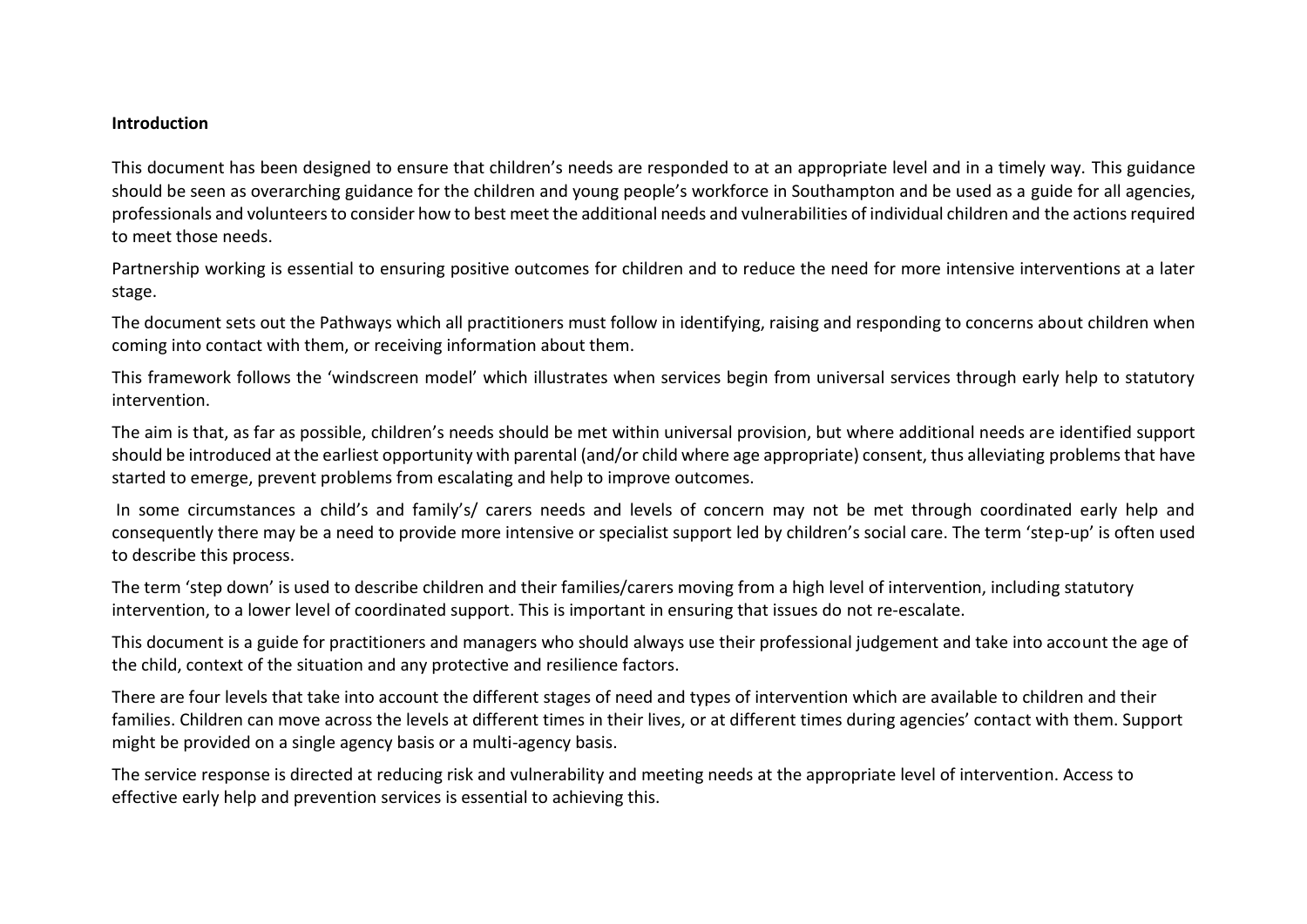**Level 2 – Early Help/Universal Plus** Children whose needs cannot be solely met through universal services and require additional support. Early Help Assessment is needed and a Lead Professional identified.

**Level 3 – Intensive Early Help Targeted**  Increasing level of complex and/or multiple unmet needs where co-ordinate support is required to prevent concerns escalating. A multi-agency team around the family will identify a lead professional and develop with the family a robust plan to prevent escalation of concerns. Early Help Assessment needed with consideration of Family Group Conference.

**Level 1 – Universal** Children make good overall progress through appropriate universal services. No additional or unmet need or there are needs which can/has been met by universal services.

If Unsure – Consult Universal Services are available to families at any stage  $\,$ and that successful partnership working is facilitated by working together with families with transparent communication.

All Partners working with children, young people and their families will offer support as soon as we are aware of any additional needs. We will always seek to work together to provide support for children, young people and their families at the lowest level possible in accordance with their needs.

We collectively agree to work with children and families to prevent their needs escalating to a higher level and we will actively seek not to refer to services at a higher level unless and until we have done everything possible to meet their needs at the current level.

**Level 4 – Specialist/Acute** Children who have or are likely to experienced significant harm or have significant welfare concerns requiring specialist and high-level interventions involving social workers and statutory processes.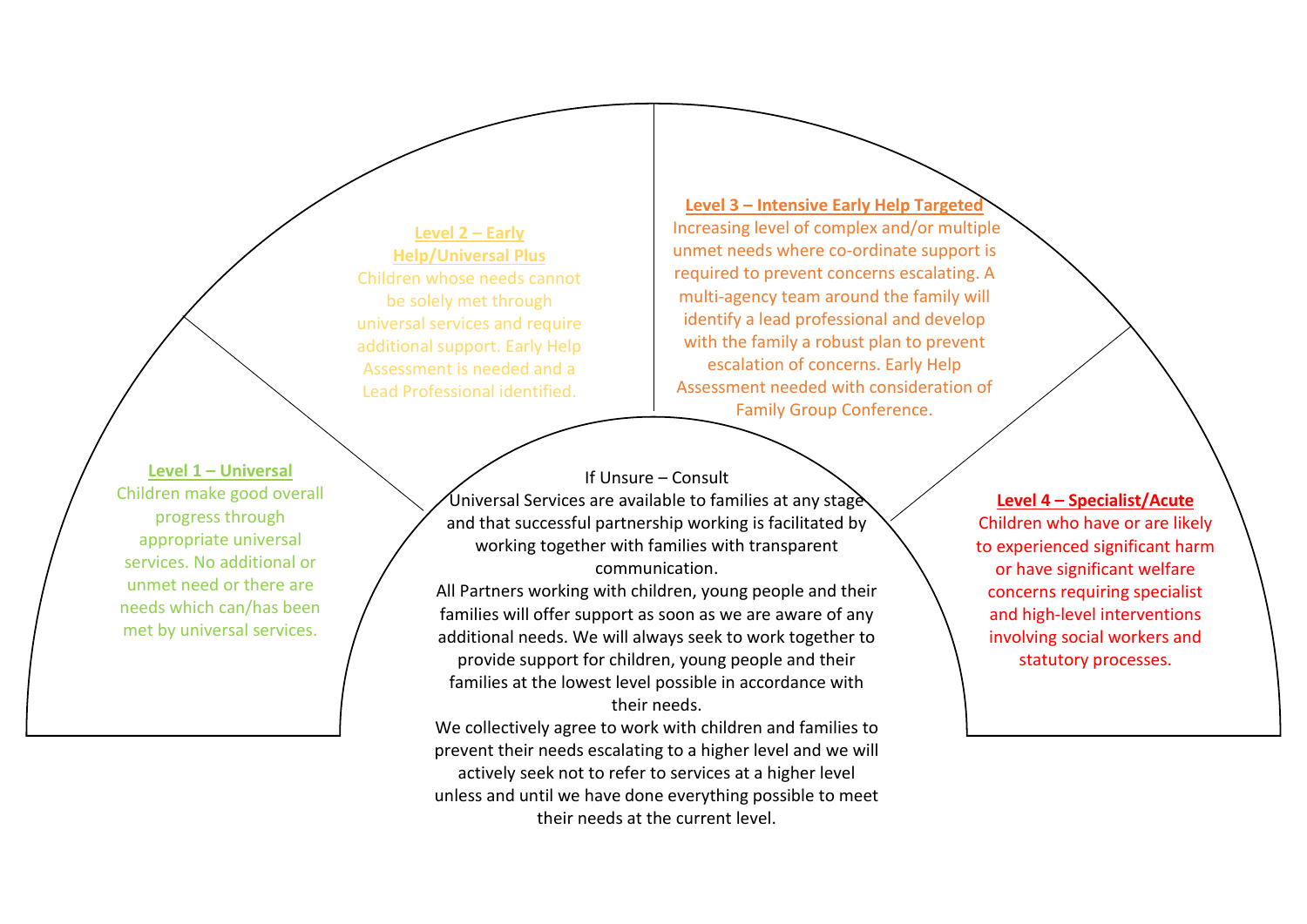## **Children's Resource Service -** Advice and Guidance Hub

Professionals contacting the service will be provided telephone information, advice and guidance on thresholds, making a referral, other support services in the community, and/or organising a professionals meeting.

Parents/ carers contacting the CRS for support and advice will also be provided with telephone information, advice and guidance on other support services in the community and accessing Early Help Services.

A single 'Request for a Service' form and contact number is available for all referrals and enquiries for unallocated cases into Children's Services and/or Early Help, strengthening the consent arrangements where it does not put a child/ young person at immediate risk of harm and reducing the need for follow up.

## **Children's Resource Service -** Multi-agency Safeguarding Hub (MASH)

#### **MASH Referral and Decision-Making Process**

The goal of a MASH (Multi Agency Safeguarding Hub) is to improve safeguarding and promote the welfare of children and young people through the timely exchange of proportionate and accurate information following an enquiry by any professional or member of the public.

The MASH environment is unique in the way it enables multiple sources of information to be considered and shared in a secure and safe location. Each decision to request and share information with individual organisations needs to be considered in terms of whether it is necessary and proportionate.

The decision to request and share information should not be an assumed process; but rather a deliberate response to the issues and concerns raised. Information sharing in these circumstances is governed by a legal framework that helps to balance the right of the individual to privacy with the need to protect children and young people at risk or who may be in need of support.

The professional holding the information must always consider relevance and proportionality before releasing information to the MASH. All practitioners and managers who work with families and children and who need to make decisions about sharing personal and confidential information on a case-by-case basis should be guided by the relevant legislation.

Upon [referral,](https://www.southampton.gov.uk/health-social-care/children/child-social-care/child-protection.aspx) needs will be identified, and the child or family will be referred or signposted to the relevant contact or information if required. This will either be to an appropriate resource, or for further information gathering with partner agencies within the team.

If the referrer is a professional involved with the family, they will be informed of the decision to progress through the multi-agency team within 24 hours.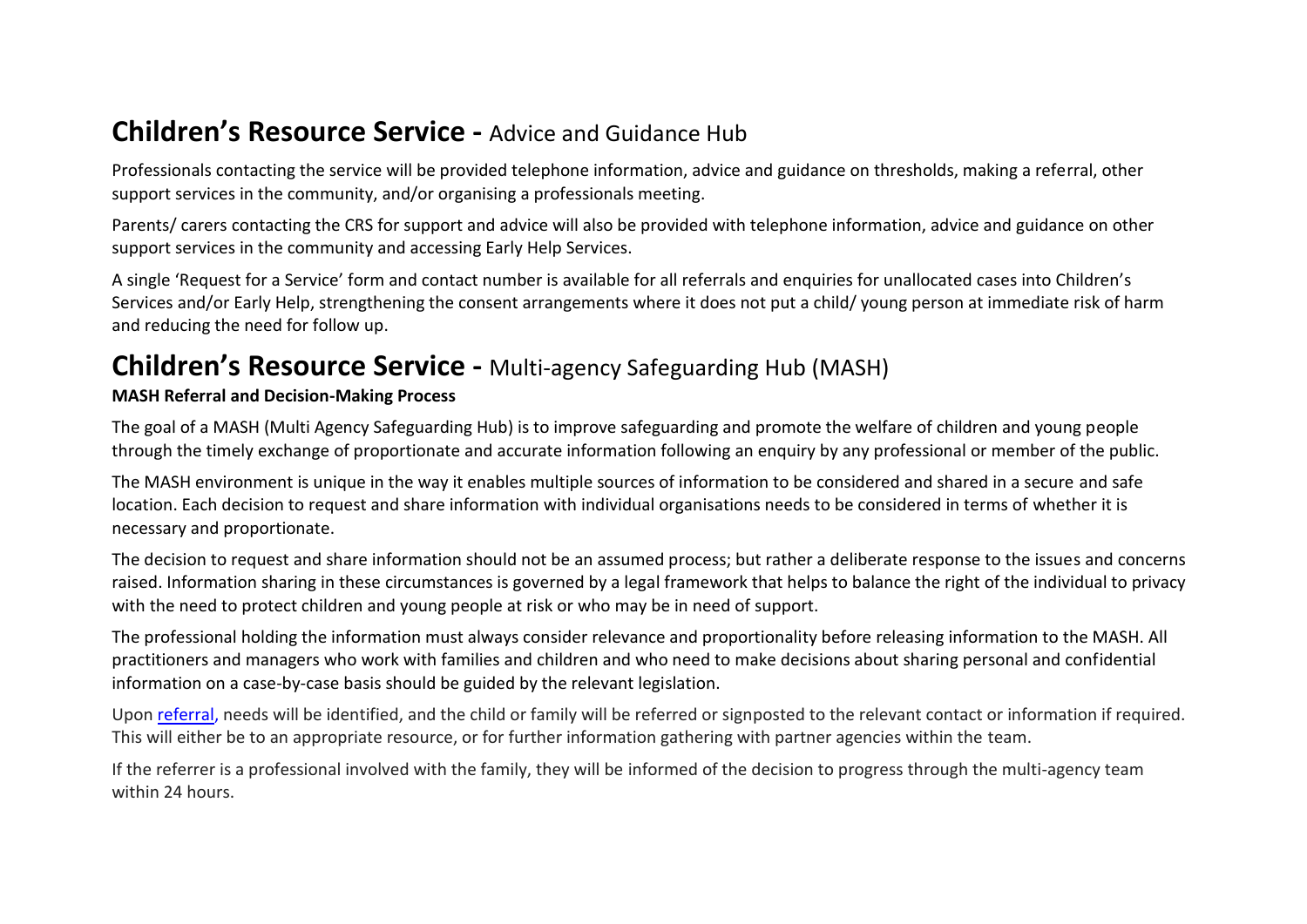Decisions and timescales depend on statutory need, child protection or early help. Vulnerable children are responded to by the most appropriate professional.

The range of concerns shared are prioritised using a RAG (**[red,](https://www.southampton.gov.uk/health-social-care/children/child-social-care/multi-agency-safeguarding-hub.aspx#border-red) [amber,](https://www.southampton.gov.uk/health-social-care/children/child-social-care/multi-agency-safeguarding-hub.aspx#border-amber) [green](https://www.southampton.gov.uk/health-social-care/children/child-social-care/multi-agency-safeguarding-hub.aspx#border-green)**) system.

#### **Red**

If contact has been made with concerns that a child is considered to be at immediate risk of harm, the police should be contacted on 999. The emergency will be dealt with by the police.

In such cases, once the concerns have been shared with the MASH team, they will be discussed as a priority with police and health colleagues within two hours. An informed decision will be made as to the multi-agency plan to safeguard the child.

If there are concerns that a child may be suffering or has suffered child abuse, but they are not at immediate risk of harm, the MASH team will gather information and hold a strategy discussion within six hours.

Consent from an adult with parental responsibility should be considered, however this can be dispensed with initially if by alerting them to the concerns may place the child at greater risk of harm.

#### **Amber**

If the issues shared are complex and there are concerns that a statutory child in need assessment is required, consent is required. This consent is needed from an adult with parental responsibility to share information from each agency to inform decision making. The assessment is to understand what life is like for the child and which services would support the family to improve the situation.

The team will make this decision within 24 hours.

#### **Green**

If the MASH managers have made the decision that the issues shared about a child do not meet the threshold for the multi-agency information gathering in the team, the referrer will be advised of which services need to be involved.

Outcomes following a referral

As described above, the following decisions can be made depending on the information gathered: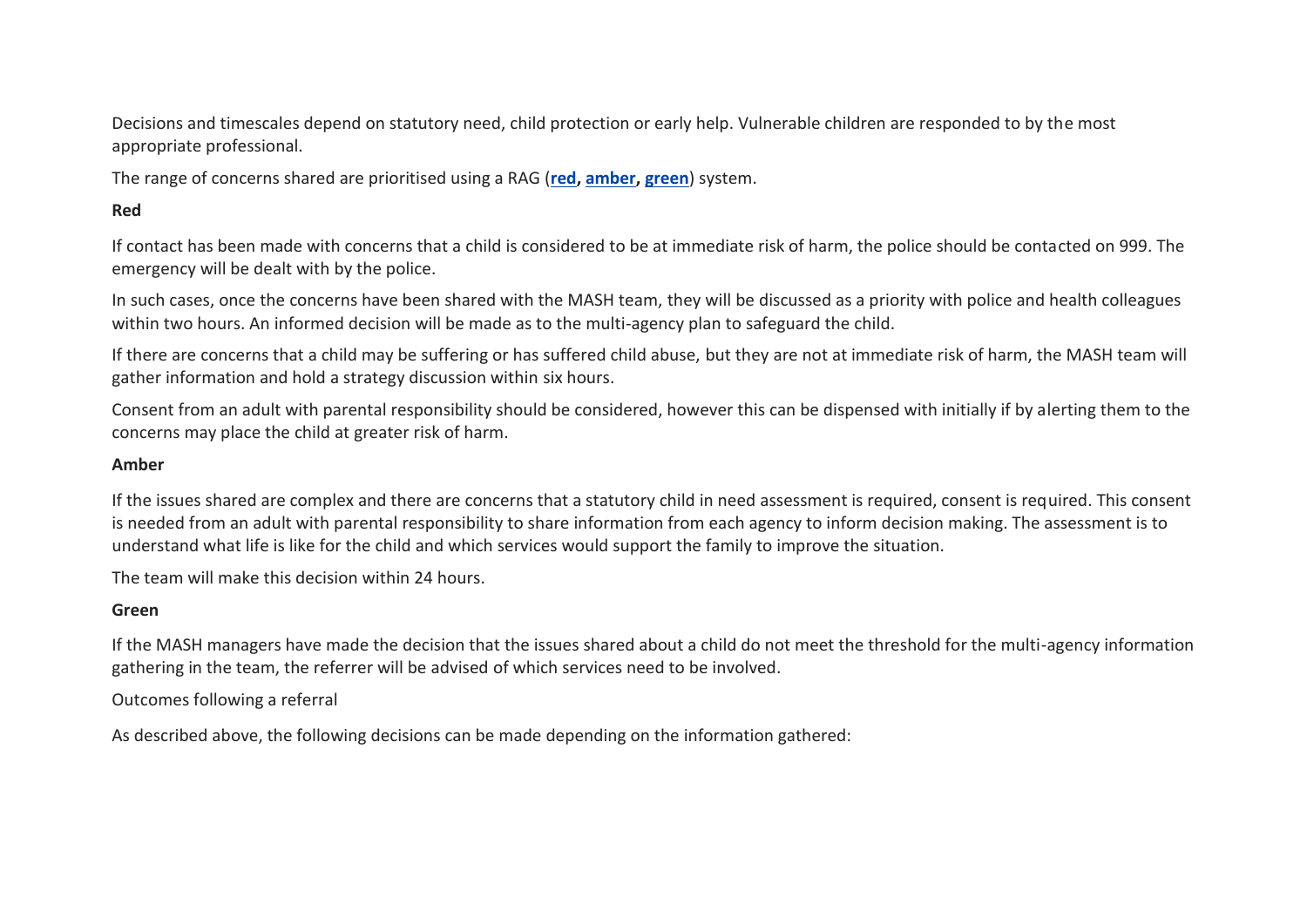- A strategy discussion held with the police, health and children's services to determine if a S47 enquiry under the Children Act is required to protect the child from harm. This can be single agency to Children's Services or jointly with the police. This will be passed swiftly to the assessment team
- A S17 child in need assessment is recommended and transferred to the assessment team
- Information will be passed to the EH Services.
- If the concerns are unproven, universal services will continue their involvement with the child and their family

#### Contact details

If you have concerns about a child who is at risk of harm, please phone to discuss as soon as possible and follow up with a referral you can [make a referral online.](https://www.southampton.gov.uk/health-social-care/children/child-social-care/child-protection.aspx) If you have any questions or wish to discuss your concerns with a member of the team first, please contact us at any time.

Telephone number for members of the public: 023 8083 2300

Telephone number for professionals: 023 8083 2300

Email address: [MASH@southampton.gov.uk](mailto:MASH@southampton.gov.uk)

## **Early Help and Prevention**

*"Providing early help is more effective in promoting the welfare of children than reacting later. Early help means providing support as soon as a problem emerges, at any point in a child's life, from the foundation years through to the teenage years. Early help can also prevent further problems arising; for example, if it is provided as part of a support plan where a child has returned home to their family from care, or in families where there are emerging parental mental health issues or drug and alcohol misuse."*

#### **Working Together to Safeguard Children 2018**

The Early Help offer is Southampton is an integrated offer and includes the following professionals: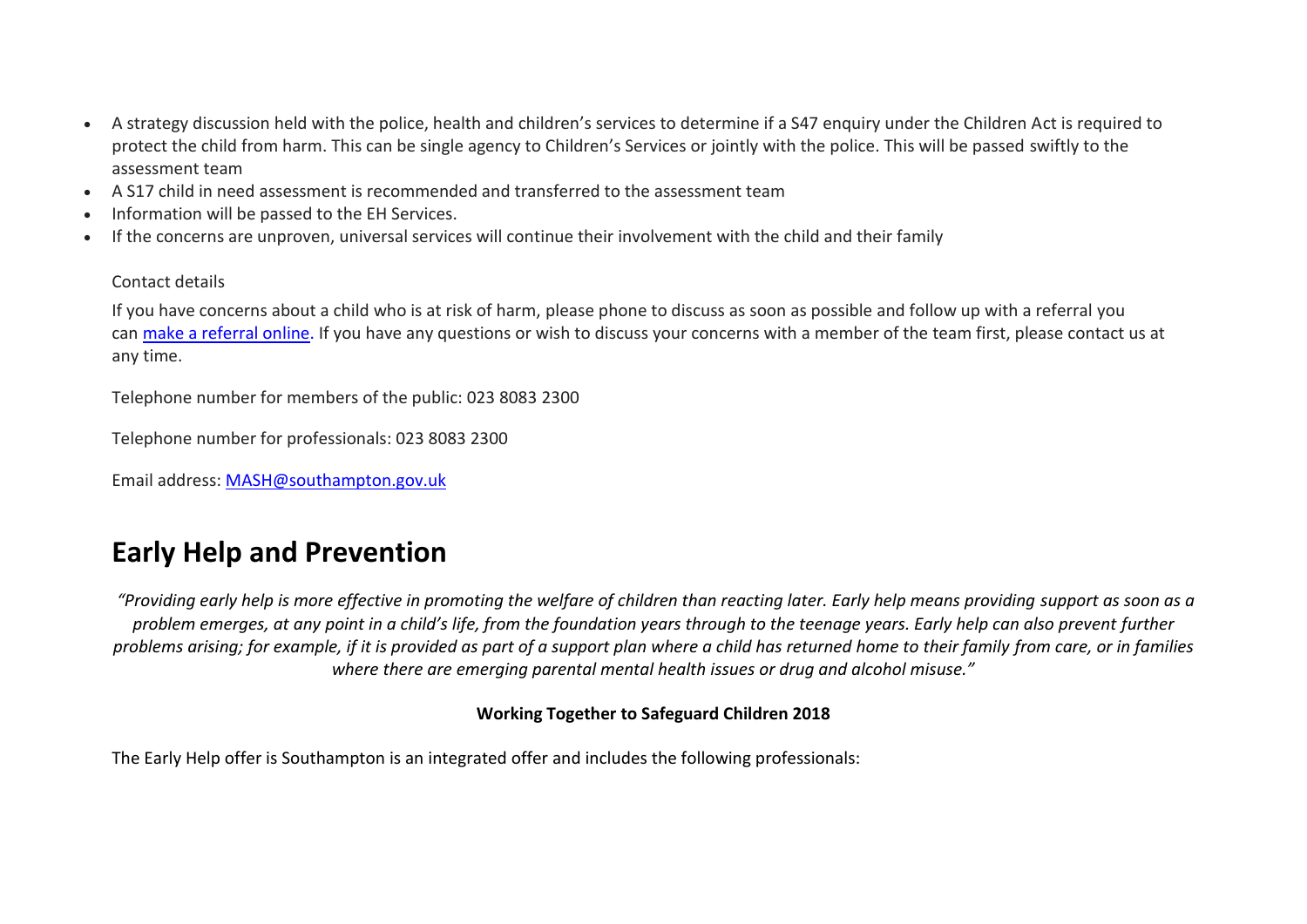- Family Support Workers
- Social Workers
- Health Visitors
- School Nurses
- Education Welfare Officers
- Family Engagement Workers
- Youth Engagement Worker
- Play Workers
- Youth Offending Service
- Voluntary services
- Commissioned services (this is not an exhaustive list)

The Early Help offer in Southampton ensures there is a whole family approach from birth to 19 years with the child being the central focus. Early Help supports families from the earliest opportunity, to ensure children gain the best start in life.

**An Early Help assessment** will enable the lead professional and family to discuss what the areas of support the family would like. The assessment can be completed by anyone involved with the family.

**A Team Around the Family** (TAF) meeting offers the opportunity for the family and other people involved with the family to come together and discuss how support can be offered.

**An Early Help Plan** (EHP) is a way of coordinating the support offered to the family. This can be reviewed every 6 weeks to be able to see the progress made

**Family Group Conference** (FGC) enable the family as a whole to come together and identify ways of supporting the family to reach a positive outcome.

**Level 2 / Universal Plus** – This is where a family will have some unmet needs and will likely have one professional supporting them. An Early Help assessment will be completed to ensure there are no other support areas in the child's life. The outcome from this may be that a lead professional such as school or Health Visitor will support the family by creating a plan of support.

**Level 3** / Universal Partnership Plus – The children would benefit from a more targeted coordinated Early Help offer as it has been identified the family will have more complex needs. An Early Help assessment will be completed to ensure the support plan reflects the level of support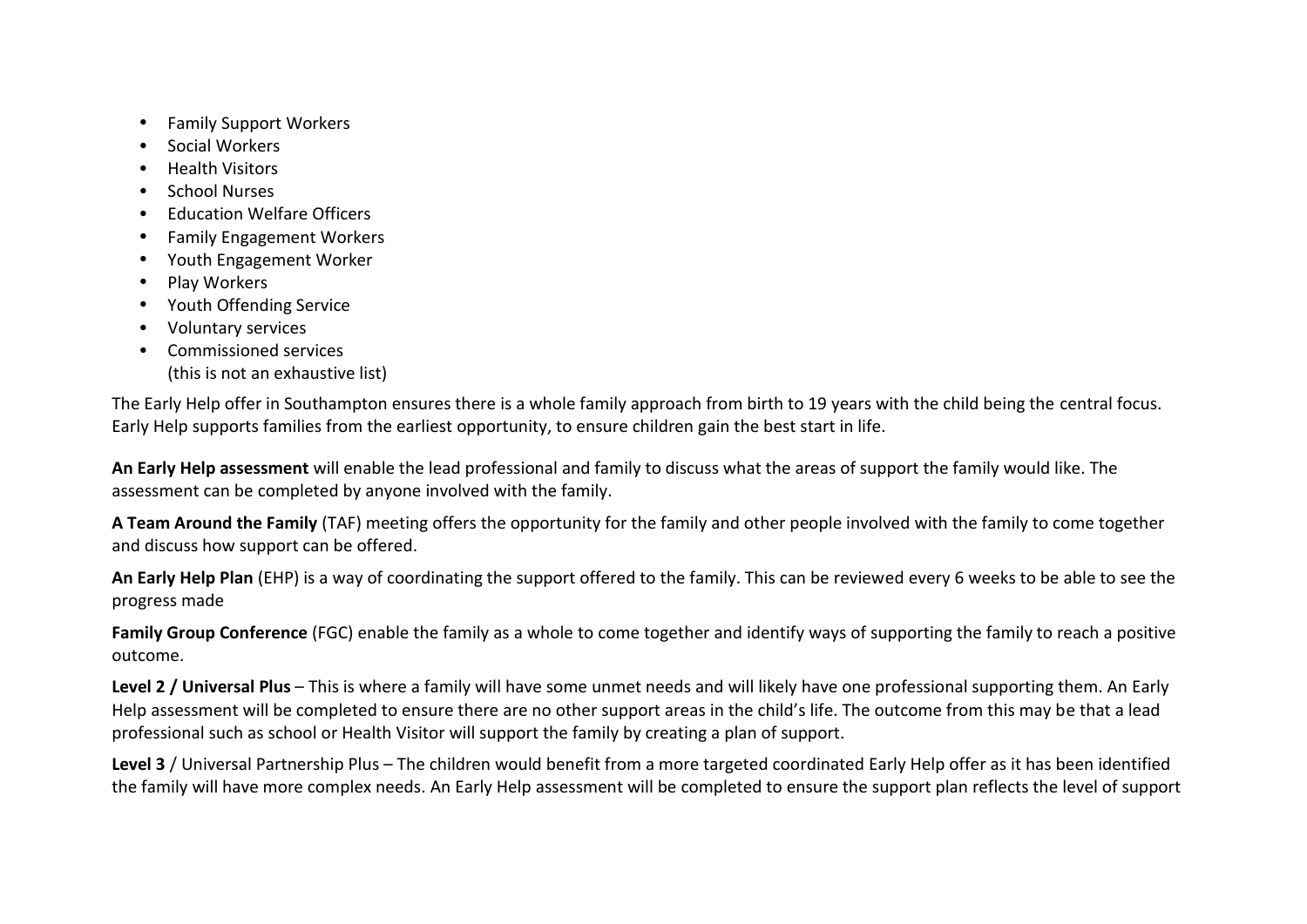required. A team around the family meeting will be convened to ensure there is multi agency support in place for the family. An Early help plan will be completed to ensure the child and family's needs are supported. Thought will be given to a Family Group Conference to enable the family to create a longer-term support plan.

The Southampton Early Help offer supports with the following areas:

#### **Employment and Progress to work**

Addresses unemployment, debt and meeting basic needs. We will work with the family to help them to develop skills and help move them into work and off of 'out of work' benefits. We will also help them access support to manage debt, and if necessary, help them access support to meet basic needs. We have two Employment Advisors seconded from the Department for Work and Pensions (DWP) to work with families who are looking for employment.

#### **Education and Attendance**

All children in the family need to be attending school regularly (defined by the DfE as at least 90% of all available sessions).

#### **Domestic Abuse**

We will work with the family, together with other specialist agencies, where domestic abuse is identified as an issue for the family. The Domestic Abuse Act 2021, formally recognises children affected by domestic abuse as victims in their own right.

Where risk remains a concern and if, following completion of a DASH risk assessment it is identified that the risk to the non-abusive parent and child(ren) is high, a referral **must** be sent to the MASH using the High-Risk Domestic Abuse (HRDA) referral form [High Risk](http://www.southampton.gov.uk/images/hrda-referral-form_tcm63-412443.pdf)  [Domestic Abuse Referral Form \(southampton.gov.uk\)](http://www.southampton.gov.uk/images/hrda-referral-form_tcm63-412443.pdf)

This process is a collaboration of; Children's Social Care, IDVA, Police, SCC housing dept, Adults Social Care, Mental Health Service, and Substance Misuse. Relevant risk information is shared, (which includes the victims voice), safety plans and agency actions are agreed (which includes support / action for perpetrators) with the intention of securing safety.

Contact PIPPA (023 8079 1791) for help and support with DASH assessment / referrals to specialist services.

Guidance for High risk DA referral form: [http://www.southampton.gov.uk/health-social-care/domestic-abuse/information-for](http://www.southampton.gov.uk/health-social-care/domestic-abuse/information-for-professionals/guidance-and-documents.aspx)[professionals/guidance-and-documents.aspx](http://www.southampton.gov.uk/health-social-care/domestic-abuse/information-for-professionals/guidance-and-documents.aspx)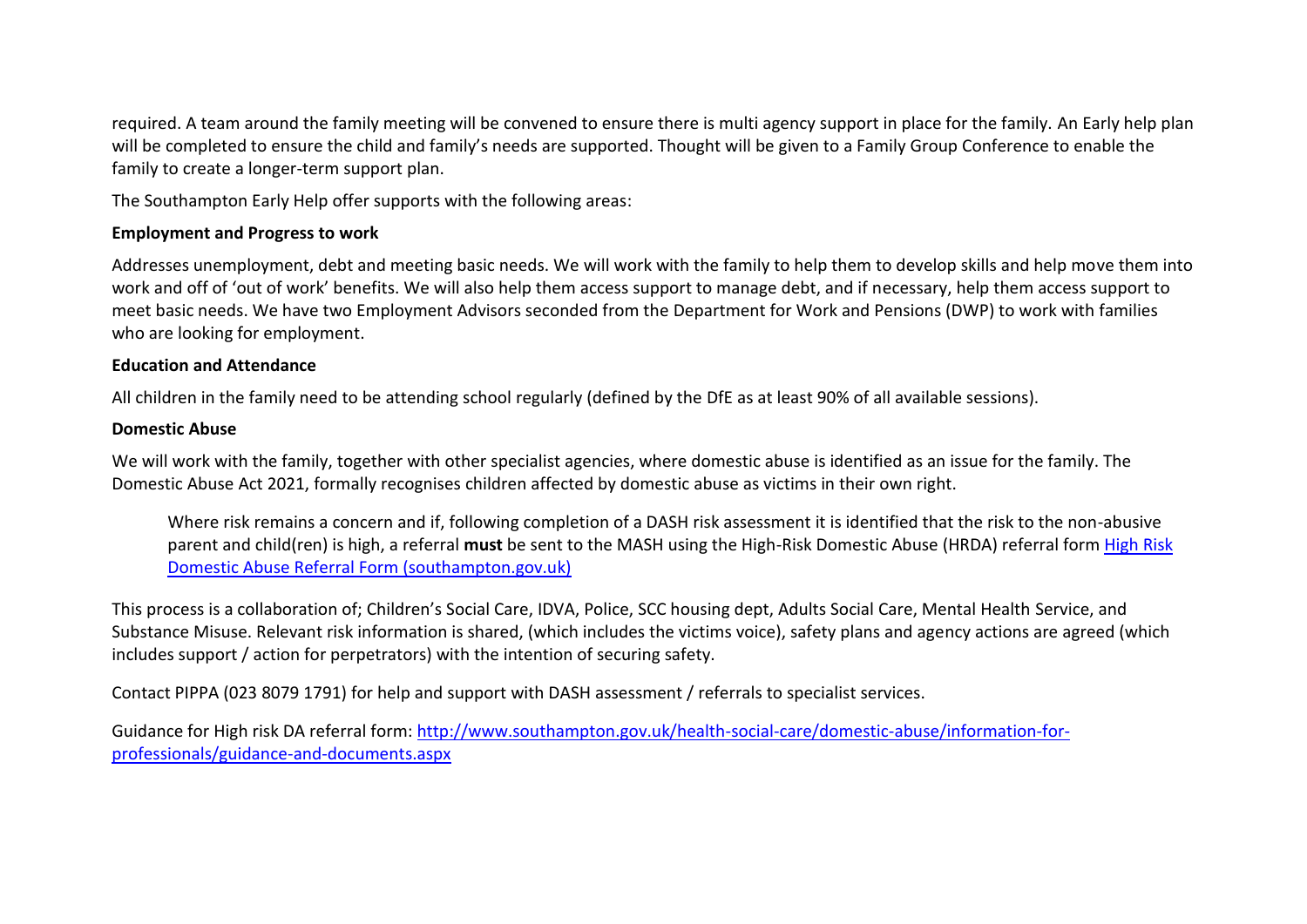#### **Crime and anti-social behaviour (ASB)**

We will work with the family to reduce or eliminate crime and anti-social behaviour.

#### **Family health**

We will work with families to ensure that everyone is registered with a GP, and that any clients with mental health, drugs or alcohol issues are accessing treatment and support. We will also ensure that pregnant teenagers and young mothers are accessing appropriate support.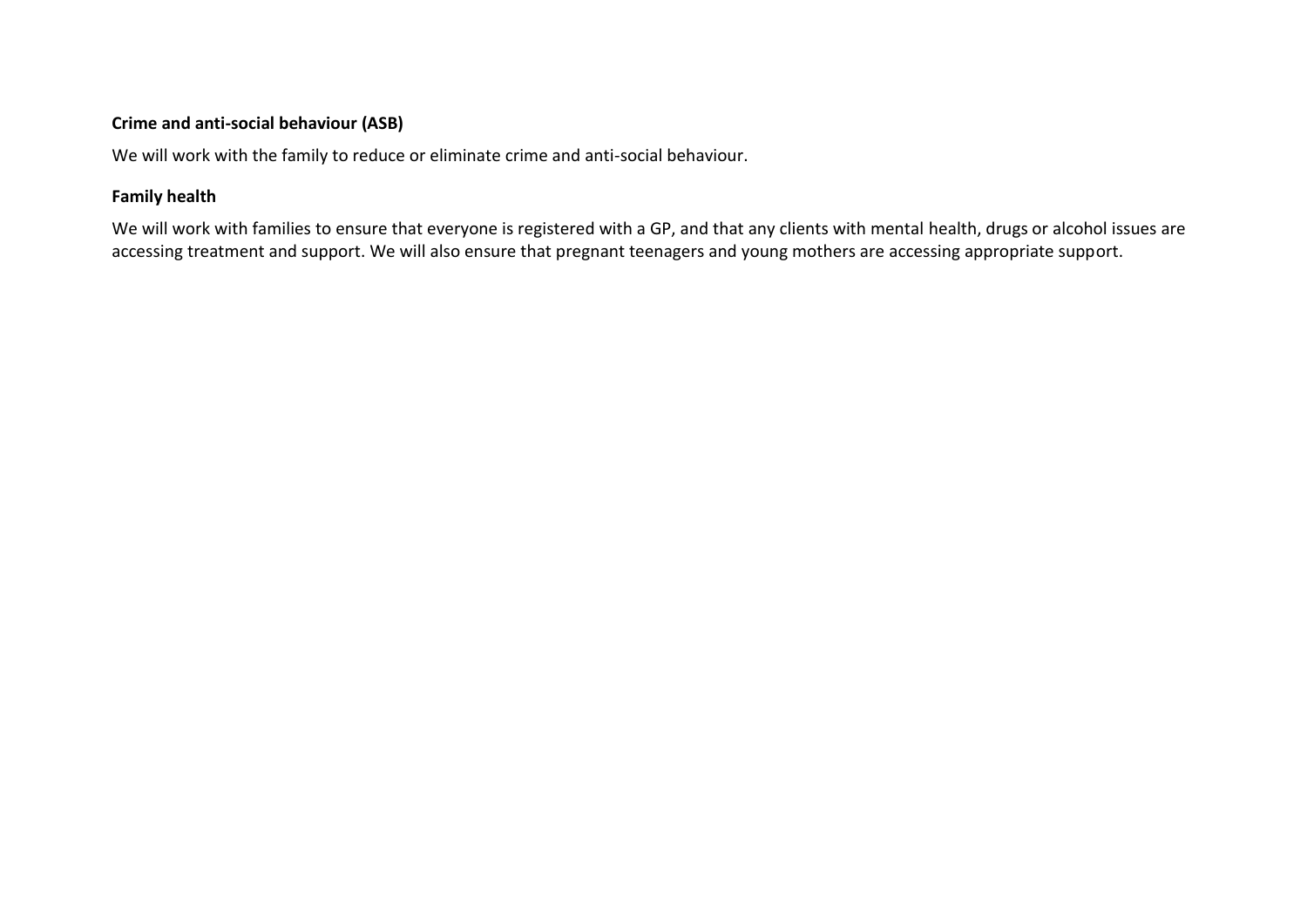| Support for Children with Disabilities and/or Complex Health Issues             |                                                                        |
|---------------------------------------------------------------------------------|------------------------------------------------------------------------|
| Children with a disability and/or health issue should not be classified         | Children with additional needs -                                       |
| according to this but assessed according to the impact it has on their          | These children are likely to have a number of additional needs and     |
| quality of life and that of their family. The majority of children in           | are likely to require a lead professional, an early help assessment    |
| Southampton who require services will receive them through universal            | and coordinated support services of more than one agency.              |
| provision within their local community, and the same should be true for         | Services available (as well as those above) might include:             |
| children with a disability and/or health need.                                  | • Speech and language                                                  |
| Only when it has been identified, via the Early Help Assessment that            | • Physiotherapy                                                        |
| the impact of the child's disability or health issue on their life is too       | • Occupational Therapy                                                 |
| great to be addressed by universal provision, should a referral for a           | • Paediatrician                                                        |
| social work assessment be made to the MASH.                                     | • Childminding                                                         |
| Children with minimal additional needs - These children can be                  | • Targeted Level                                                       |
| supported by universal services. They may have one or two additional            | • 1 Short Breaks                                                       |
| needs which can be met by one agency or by a referral to one other              |                                                                        |
| agency. Services available might include:                                       |                                                                        |
| • Health Visitors/School nurses; • Schools/ Colleges and after school           |                                                                        |
| activities; • Early Years Settings; • Youth clubs; • Voluntary Organisations; • |                                                                        |
| Benefits agencies; • Housing agencies; • Library and Information Services       |                                                                        |
| Children with multiple and/or complex needs -                                   | Children with complex, prolonged and critical needs -                  |
| These children require intensive help and support to meet their needs.          | These children require total or substantial support in relation to     |
| The majority of children will have already been receiving support from          | basis care functions, (e.g. the required level of parental care cannot |
| a team around the child or have been stepped down following a S.17              | be provided without the provision of substantial additional            |
| social care assessment. The provision of targeted support and in some           | specialist services). There is a need for a statutory assessment by    |
| cases community and sessional support is essential for parents and              | the Children's Services. Services available (as well as those above)   |
| carers to meet the significant needs of the disabled child / young              | might include:                                                         |
| person. Services available (as well as those above) might include:              | • Direct payments in excess of 500 hours per year                      |
| • Direct payments and sessional support up to 500 hours per year                | • Overnight Short Breaks                                               |
| • ECHP planning and access to Targeted 2 Short Breaks                           | • Residential Placements                                               |
| • Family support through Early Help and Prevention Team                         | • Foster Care/Family Link                                              |
| • Transition planning Adult                                                     | • Transition planning into Adult Services                              |
| • Services as appropriate                                                       |                                                                        |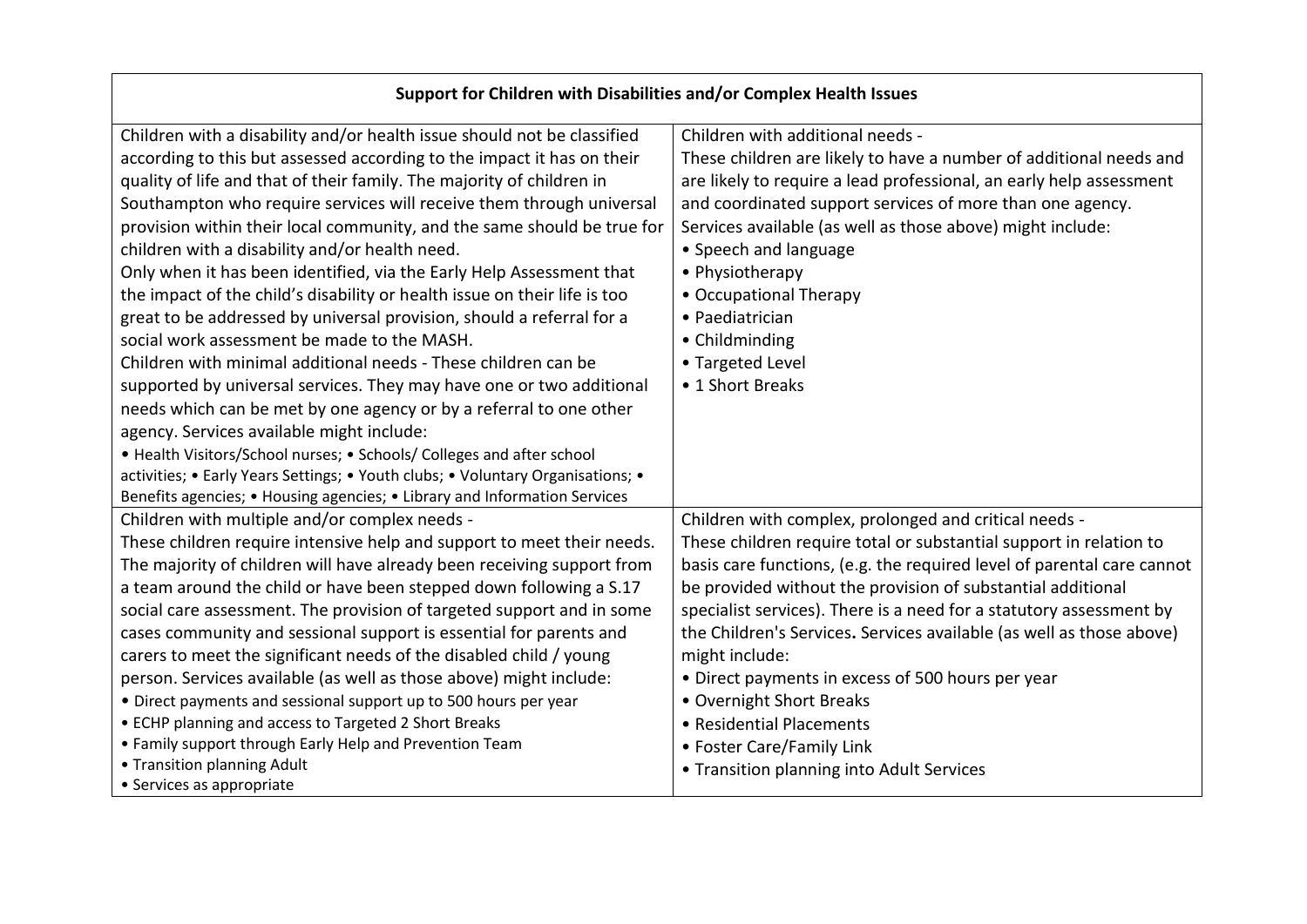#### **Indicators**

### **Level 1: Children and Young People with Universal Needs Children and young people at this level are achieving expected outcomes and families having all their needs met by universal services and are thriving.**

#### **Child's Developmental Needs:**

#### **Health**

#### Health needs are being met by universal services

- Appropriate weight and height/meeting developmental milestones – including speech and language
- Emotional health and wellbeing needs are being met
- Pre-natal health needs are being met
- Up to date immunisations and developmental checks
- Adequate nutritious diet
- Regular dental checks
- Accessing optical care
- No misuse of substances
- Sexual activity/behaviour appropriate to age

#### **Emotional and behavioural development**

- Positive early attachments
- Growing levels of competencies in practical and emotional skills feelings and actions demonstrate appropriate responses
- Sexual behaviour appropriate for age and developmental stage
- Confident in social situations
- Able to adapt to change
- Able to demonstrate empathy

#### **Education and Learning**

- Achieving key stages and full potential
- Good attendance at nursery/school/college/ training
- Demonstrates a range of skills/interests
- No barriers to learning
- Access to play/books
- Enjoys participating in educational activities/ schools
- Sound home/school link
- Planned progression beyond statutory education
- Age appropriate communication
- **Identity**
	- Demonstrates feelings of belonging and acceptance
	- Positive sense of self and abilities
	- Has an ability to express needs verbally and non-verbally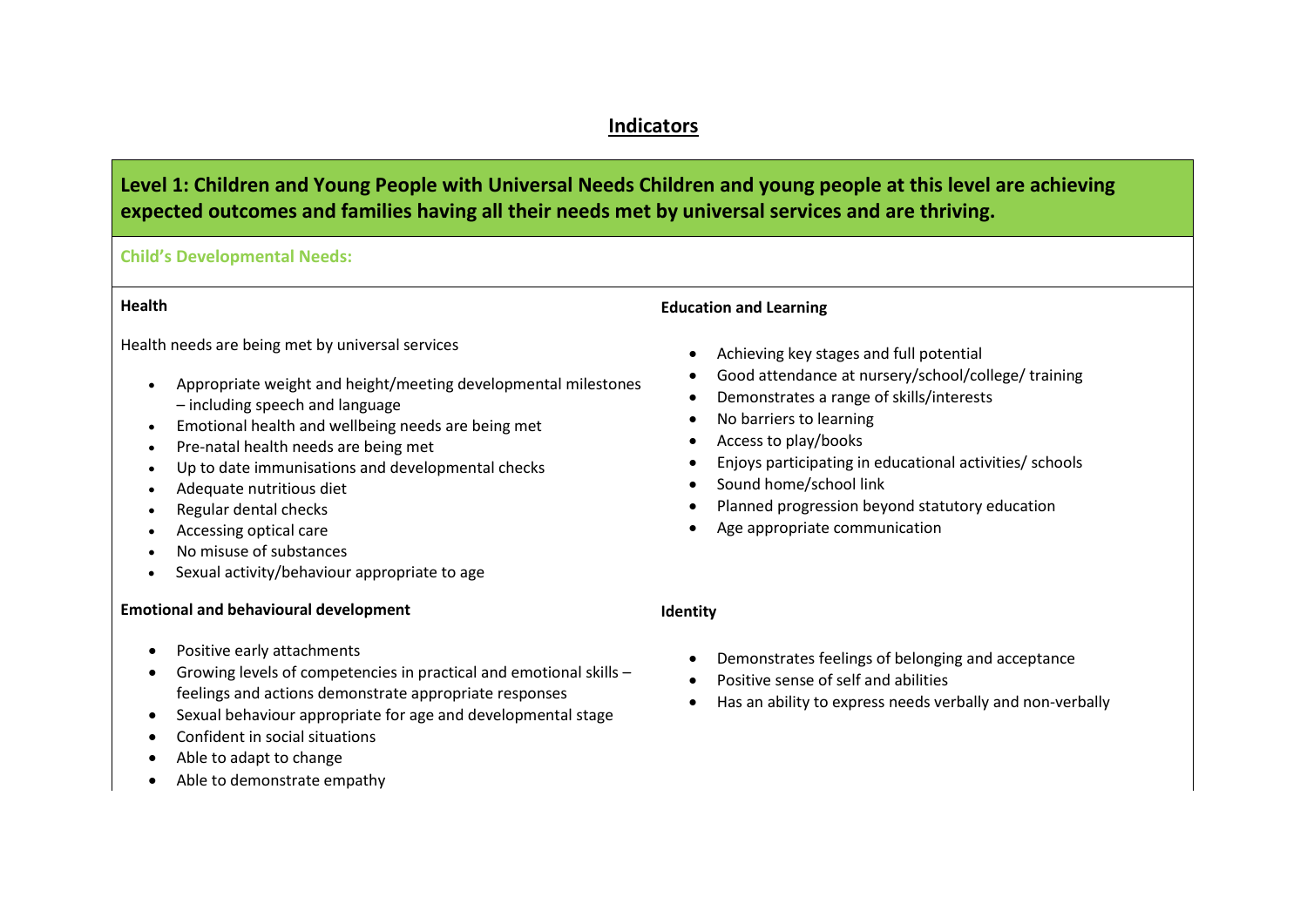#### **Family and Social Relationships**

- Stable and affectionate relationships with caregivers
- Appropriate relationships with siblings
- Positive relationship with peers

#### **Self-Care Skills**

Age appropriate independent living skills

#### **Parents and Carers:**

#### **Basic Care, safety and protection**

- Child's physical needs are met (food, drink, clothing, medical and dental)
- Carers able to protect children from danger or harm

#### **Guidance, boundaries & stimulation**

- Guidance and boundaries are given that develops appropriate model of value, behaviour and conscience.
- Carers support development through interaction and play to facilitate cognitive development

#### **Family and Environmental Factors:**

#### **Family history and Functioning**

- Good supportive relationship within family/ carers (including with separated parents and in times of crisis)
- Good sense of 'family' outside of smaller family unit

#### **Social presentation**

- Appropriate dress for different settings
- Good levels of self-care/personal hygiene
- Involved in leisure and other social activity

#### **Emotional Warmth**

- The child is shown warm regard, praise and encouragement
- The child has secure relationships which provide consistency of warmth over time
- There may be low level post-natal depression

#### **Housing, employment & finance**

- Accommodation has basic amenities/ appropriate facilities
- Appropriate levels of hygiene/cleanliness are maintained
- Families affected by low income or unemployment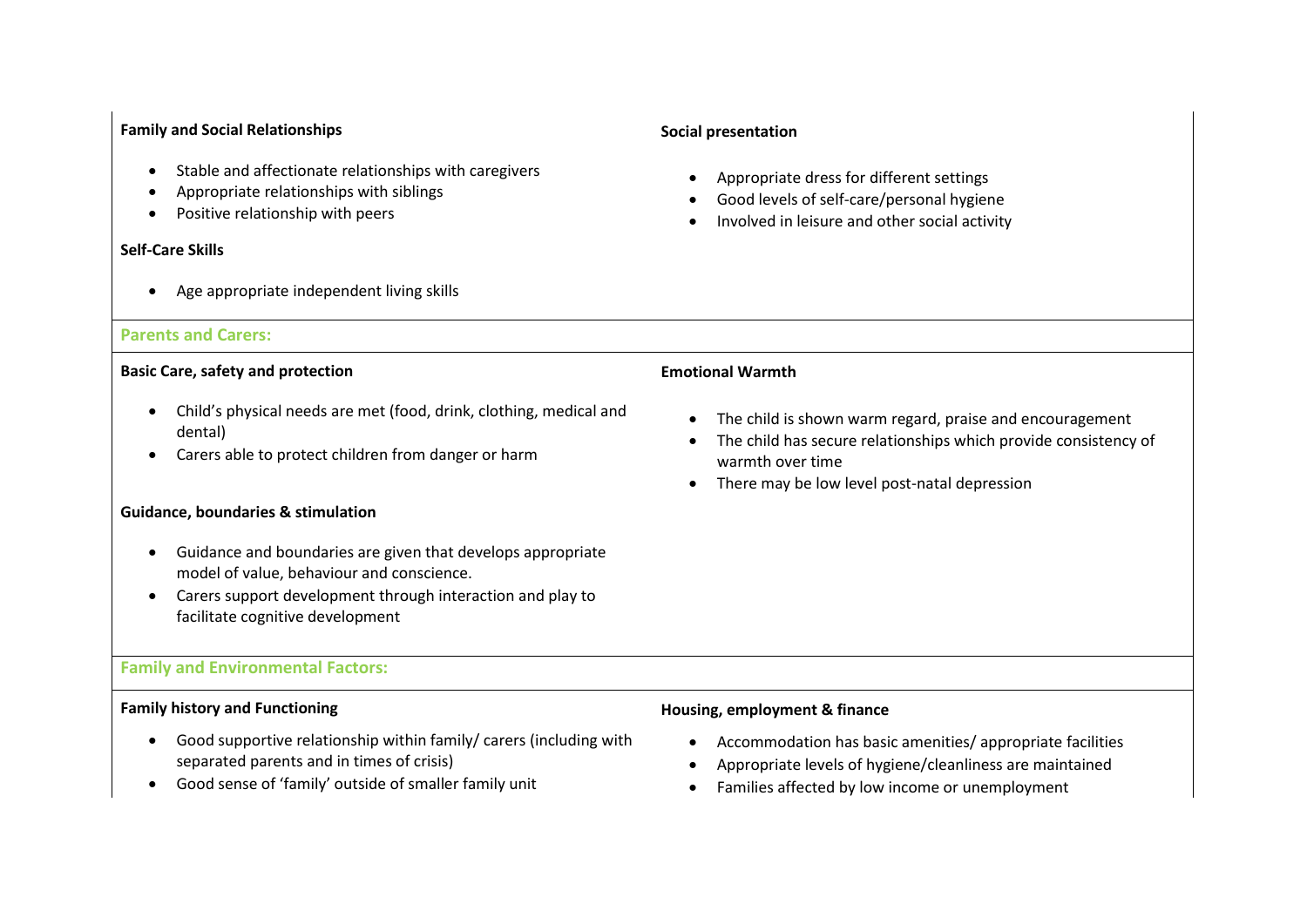#### **Family's Social Integration**

- The family have social and friendship networks
- Community Resources
- Appropriate access to universal and community resources
- Community is generally supportive
- Positive Activities are available

### **Level 2: Early Help Children and Young People with additional needs Children, young people and families/ carers who have additional unmet needs, who may need extra support to thrive**

#### **Child's Developmental Needs:**

#### **Health**

- Slow to reach developmental milestones
- Additional health needs
- Missing health checks/routine appointments/ immunisations
- Persistent minor health problems
- Babies with low birth weight due to prematurity/ medical causes/ faltering growth/ poor feeding
- Pre-natal health needs
- Issues of poor bonding/attachment
- Minor concerns re healthy weight /diet/ dental health /hygiene/or clothing
- Disability requiring support services
- Concerns about developmental status i.e. speech and language problems
- Signs of deteriorating mental health of child including self-harm
- Starting to have sex (under 16 years)
- Not registered with a GP/dentist

#### **Education and Learning**

- Is regularly late for school/occasional truanting or significant nonattendance/parents condone absences
- Escalating behaviour leading to a risk of exclusion
- Experiences frequent moves between schools
- Not reaching educational potential or reaching expected levels of attainment
- Needs some additional support in school
- Identified language and communication difficulties
- Few opportunities for play/socialisation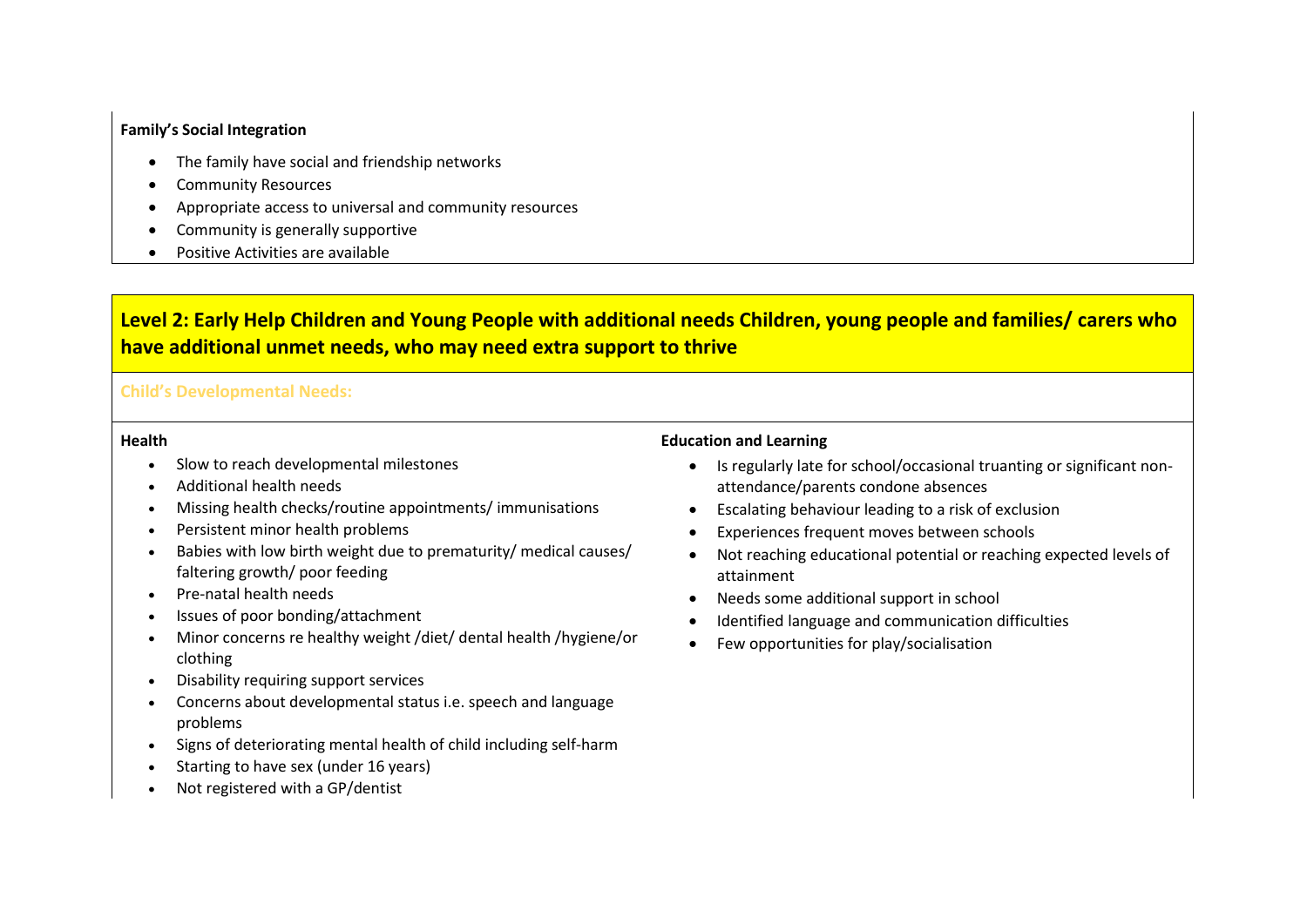#### **Emotional and behavioural development**

- Low level mental health or emotional issues requiring intervention
- Is withdrawn/unwilling to engage
- Development is compromised by parenting
- Some concern about substance misuse
- Involved in behaviour that is seen as anti-social
- Poor self-esteem

#### **Family and Social Relationships**

- Some support from family and friends
- Some difficulties sustaining relationships
- Undertaking some caring responsibilities
- Child of a teenage parent
- Low parental aspirations
- Aggressive behaviours in the home towards / from a sibling

#### **Self-Care Skills**

- Not always adequate self-care poor hygiene
- Slow to develop age appropriate self-care skills
- Overprotected/unable to develop independence

#### **Identity**

- Some insecurities around identity/low self-esteem
- Lack of positive role models
- May experience bullying around perceived difference/ bully others, including online [Helping Kids Deal with Bullying & Cyberbullying | NSPCC](https://www.nspcc.org.uk/what-is-child-abuse/types-of-abuse/bullying-and-cyberbullying/)
- Disability limits self-care
- A victim of crime
- Starting to come to the attention of the police due to lower level criminal activity

#### **Social presentation**

- Can be over-friendly or withdrawn with strangers
- Personal hygiene starting to be a problem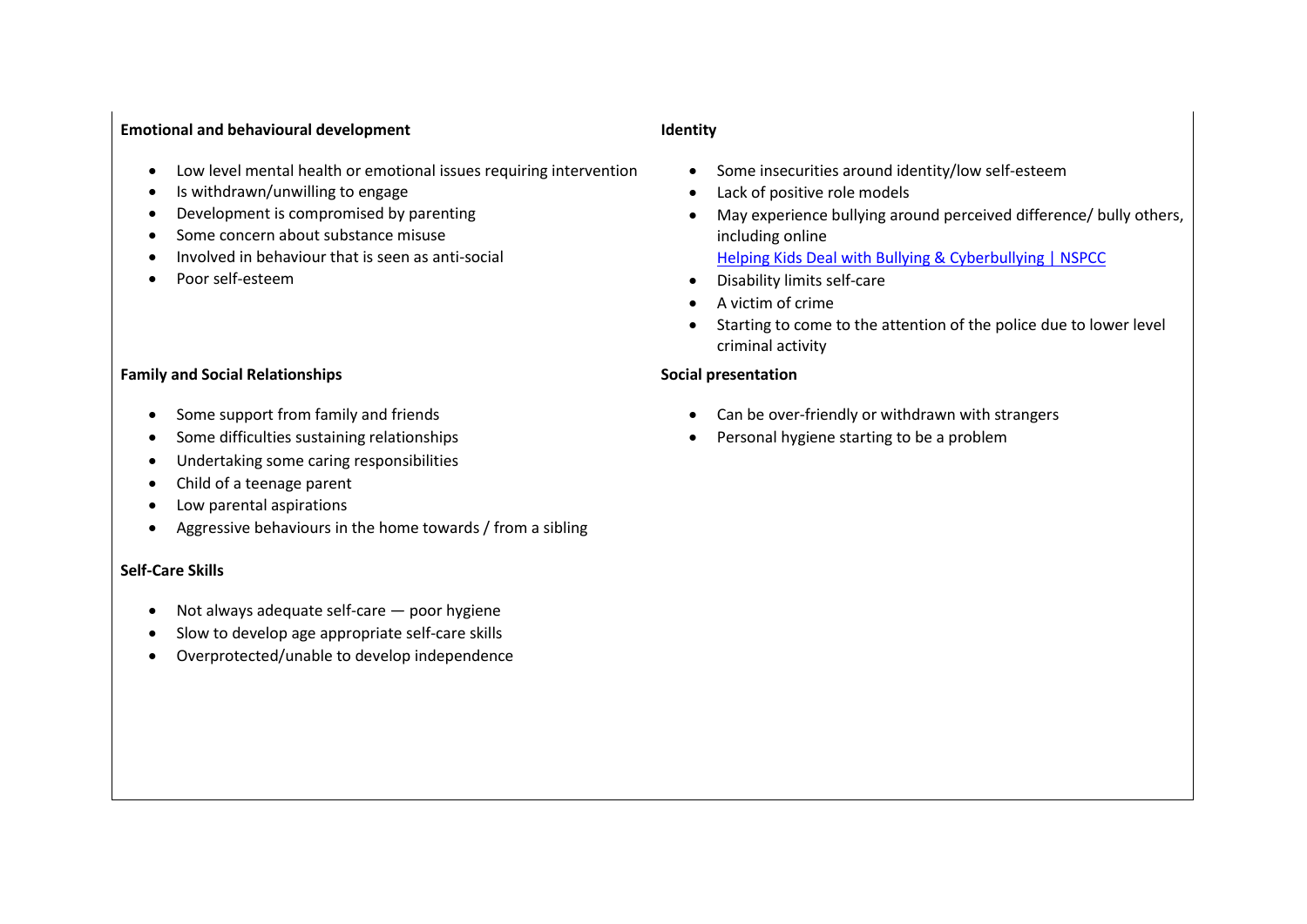#### **Parents and Carers:**

#### **Basic Care, safety and protection**

- Basic care not consistently provided e.g. non-treatment of minor health problems
- Parents struggle without support or adequate resources e.g. as a result of mental health/ learning disabilities.
- Professionals beginning to have some concerns about substance misuse (alcohol and drugs) by adults within the home
- Parent or carer may be experiencing parenting difficulties due to mental or physical health difficulties/post-natal depression
- Some exposure to dangerous situations in home/community
- Teenage parents /young, inexperienced parents
- Inappropriate expectations of child/young person for age/ability
- A&E attendance giving cause for concern including unexplained injury or delay in seeking medical attention

#### **Guidance, boundaries & stimulation**

- May have a number of different carers
- Parent/carer offers inconsistent boundaries
- e.g. not providing good guidance about inappropriate relationships formed, such as via the internet.
- Can behave in an anti-social way
- Child/young person spends a lot of time alone
- Inconsistent responses to child by parent
- Parents struggle to have their own emotional needs met
- Lack of stimulation impacting on development

#### **Emotional Warmth**

- Inconsistent parenting but development not significantly impaired
- Post-natal depression affecting parenting ability
- Child / young person perceived to be a problem by parents or carers/experiencing criticism and a lack of warmth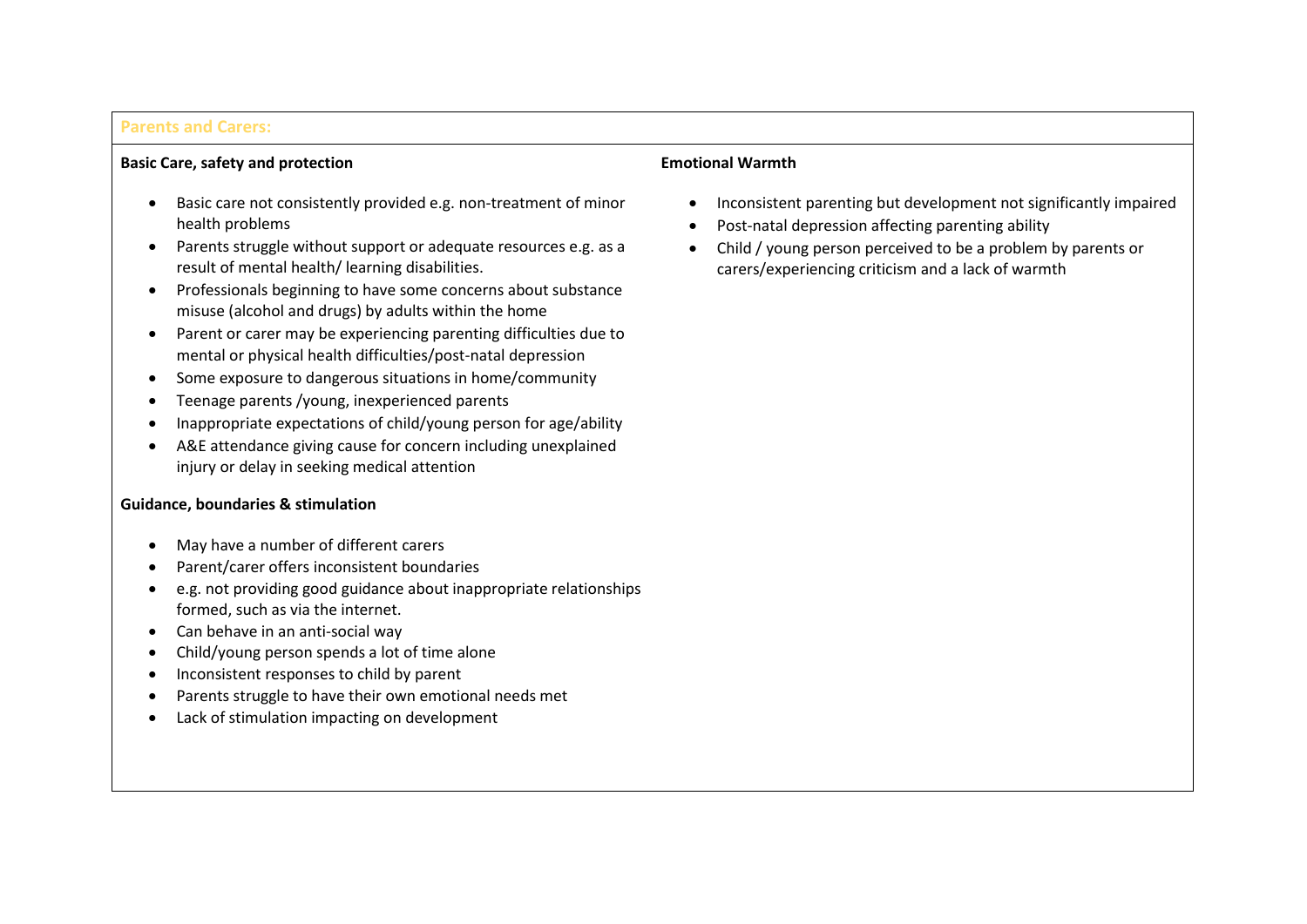#### **Family and Environmental Factors:**

#### **Family history and Functioning**

- Child or young person's relationship with family members/carers not always stable
- Parents have relationship difficulties which affect the child/acrimonious separation or divorce that impacts on child [Home | Refuge National Domestic Abuse Helpline](https://www.nationaldahelpline.org.uk/)  [\(nationaldahelpline.org.uk\)](https://www.nationaldahelpline.org.uk/)
- Domestic abuse with separated parents with some support services in place
- Experienced loss of a significant adult/child

#### **Family's Social Integration**

- Family may be new to area
- Some social exclusion problems
- Victimisation by others

#### **Housing, employment & finance**

- Families affected by low income or unemployment
- Parents have limited formal education
- Adequate/poor housing
- Family seeking asylum or refugees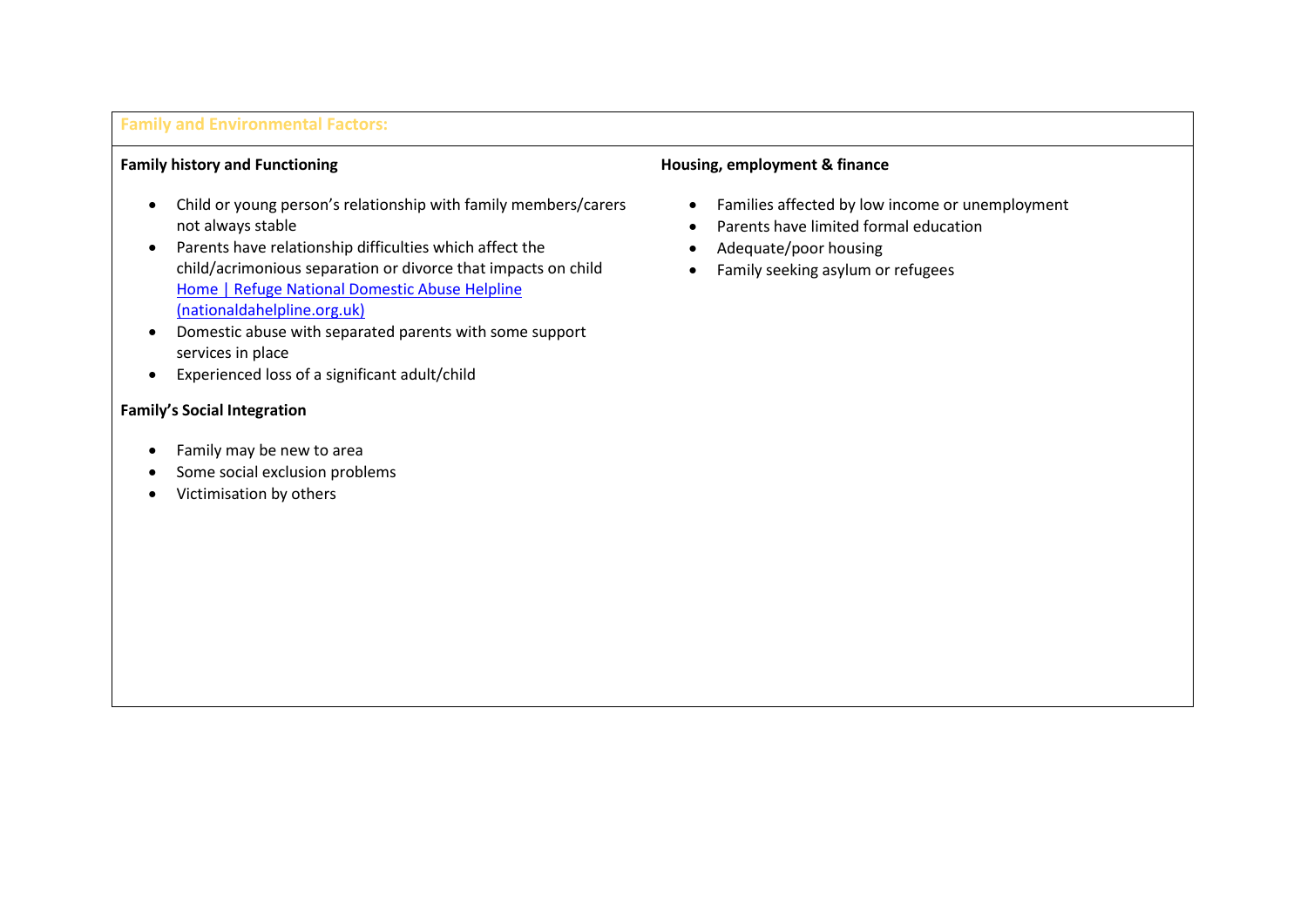**Level 3: Targeted Early Help Children, young people and families/ carers struggling to cope, presenting with significant concern and living in circumstances where the worries, concerns, behaviours or conflicts are frequent, are multiple and over an extended period or are continuous AND need a more targeted an coordinated approach** 

#### **Child's Developmental Needs:**

#### **Health**

- Chronic/recurring health problems with missed appointments, routine and non-routine
- Delay in achieving physical and other developmental milestones, raising concerns
- Poor diet despite intervention/ dental decay/poor hygiene
- Child/young person has chronic health problems or high-level disability which with extra support may/may not be maintained in a mainstream setting
- Learning significantly affected by health problems
- Overweight/underweight/enuresis/encopresis/ faltering growth requiring support/ intervention
- Frequent/ Multiple GP's, out of hours, A&E attendance causing concern including accidental injury, unexplained injury or delay in seeking medical attention

#### **Emotional and behavioural development**

- Difficulty coping with anger, frustration and upset
- Physical and emotional development raising significant concerns [nolimitshelp.org.uk](https://nolimitshelp.org.uk/)
- Significant attachment difficulties e.g. child adopted from care
- Early onset of sexual activity (13 –14)

#### **Education and Learning**

- Child/young person not in education, in conjunction with concerns for child's safety
- Chronic non-attendance/truanting/authorised absences/fixed term exclusions/punctuality issues
- Identified learning needs and may have an Education Health and Care Plan (EHCP)
- Not achieving key stage benchmarks
- No interests/skills displayed

- **Identity**
	- Subject to discrimination
	- Significantly low self-esteem
	- Extremist views
	- Gang membership
	- [Criminal exploitation and gangs | NSPCC](https://www.nspcc.org.uk/what-is-child-abuse/types-of-abuse/gangs-criminal-exploitation/)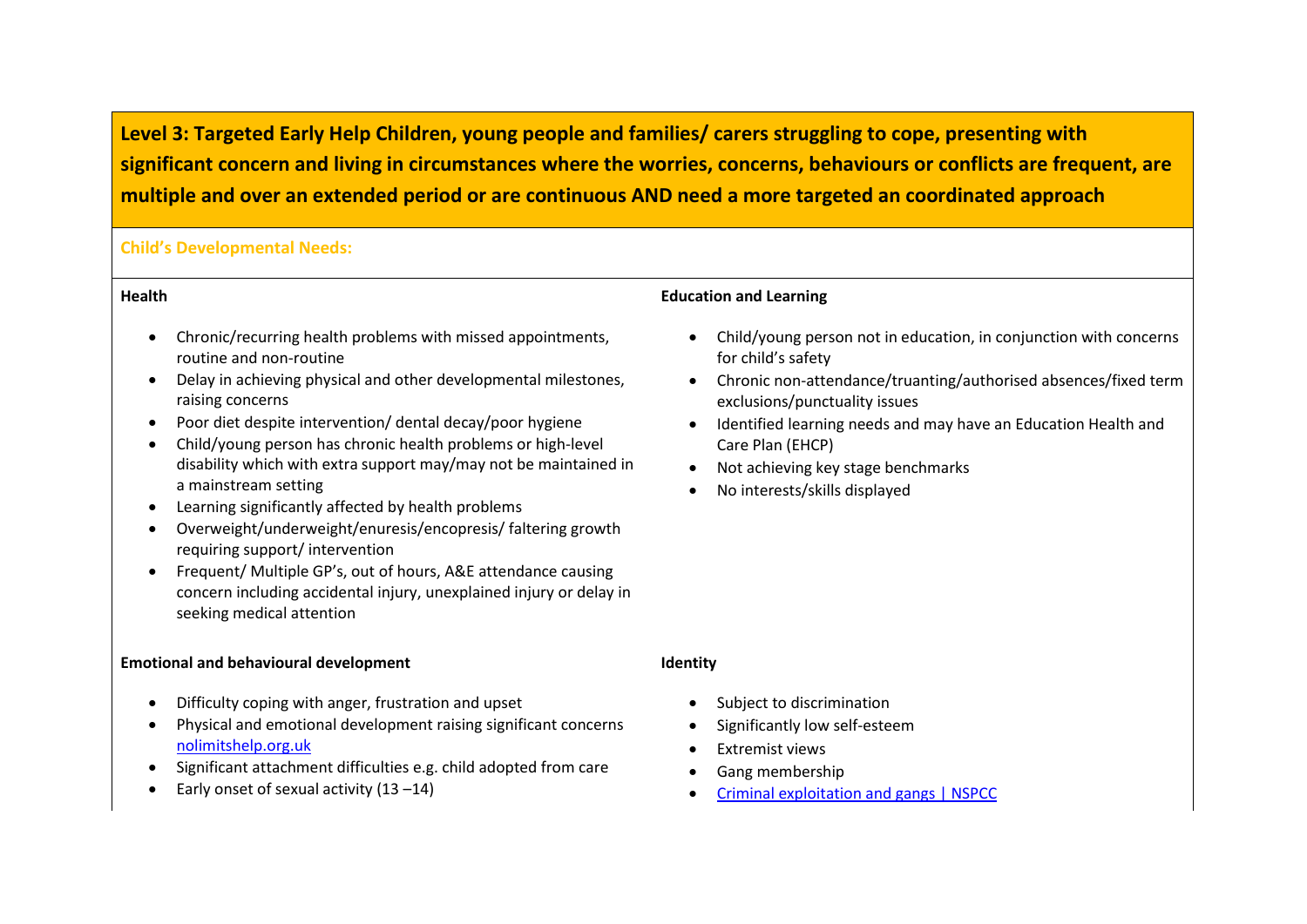- Some concerns around mental health, including self-harm, eating disorders and suicidal thoughts which are having an ongoing impact on engagement in daily activities
- Hazardous substance misuse (including alcohol)
- Persistent bullying behaviour
- Inappropriate sexual behaviour including online and via social media
- Offending or regular anti-social behaviour
- Animal abuse the intentional harm of an animal including but not limited to wilful neglect, inflicting injury or pain or distress or malicious killing of animals

#### **Family and Social Relationships**

- Peers also involved in challenging behaviour and possible exploitation concerns
- Regularly needed to care for another family member
- Involved in conflicts with peers/siblings
- Adoptive family under severe stress

#### **Self-Care Skills**

- Poor self-care for age hygiene
- Overly self-reliant for their age

#### **Parents and Carers:**

#### **Basic Care, safety and protection**

- Parent is struggling to provide adequate care
- Parental learning disability, parental substance misuse (including alcohol) or mental health impacting on parent's ability to meet the needs of the child

[CGL Southampton Drug and Alcohol Support Services](https://www.changegrowlive.org/drug-alcohol-service-southampton/info)

- Missing episodes with consideration to 3 in 90 days
- Increasing number of reports of involvement in criminal activity (CCE)
- Medium risk CERAF with concerns around CSE / CCE
- Concerns around possible contact with those involved in county lines activity

#### **Social presentation**

- Clothing regularly unwashed
- Hygiene problems
- Is provocative in behaviour/ appearance

#### **Emotional Warmth**

- Child/young person often scapegoated
- Child/young person d is rarely comforted when distressed
- Receives inconsistent care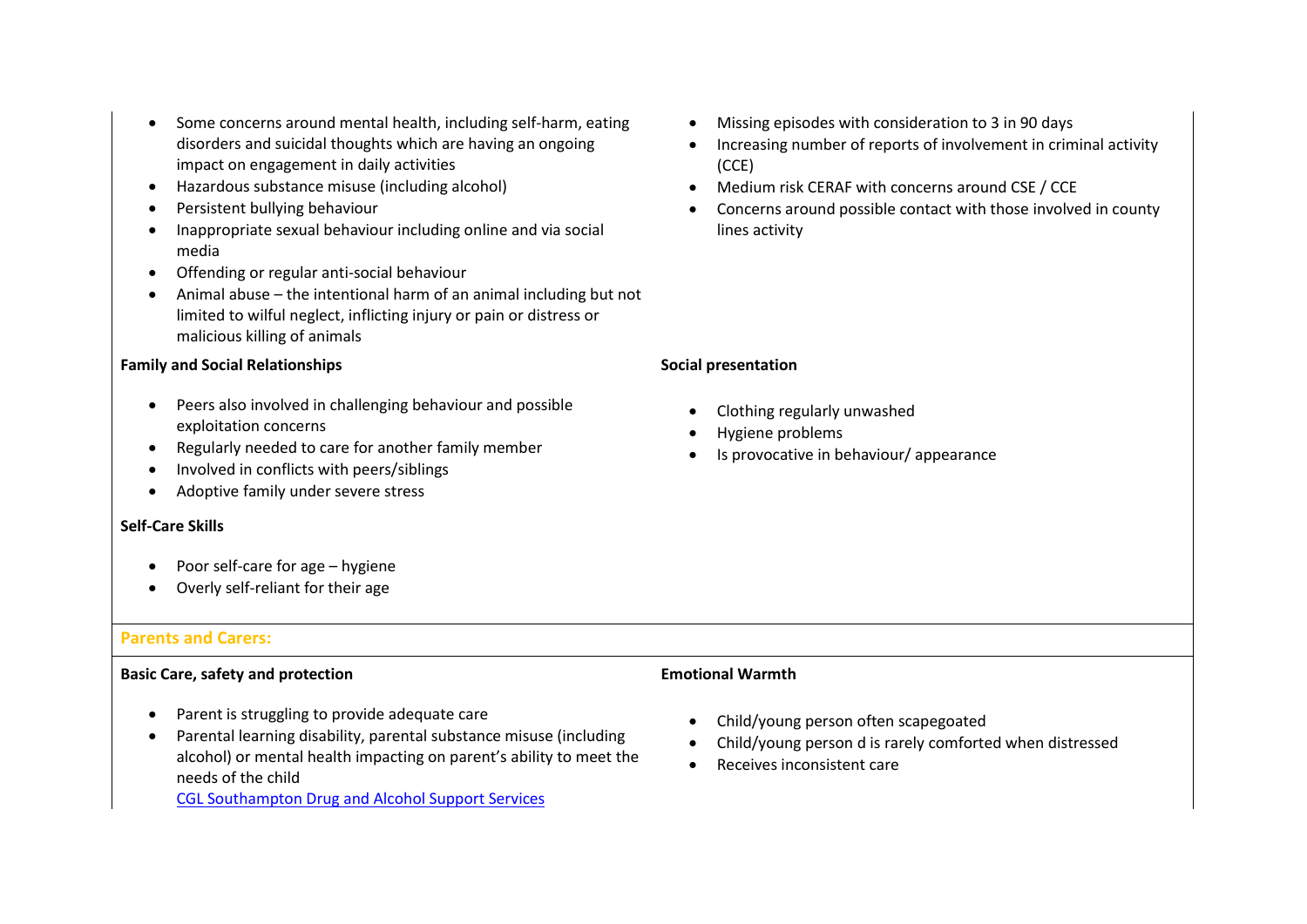- Previously subject to child protection plan
- Teenage parent(s)
- Either or both previously looked after

#### **Guidance, boundaries & stimulation**

- Few age appropriate toys in the house
- Parent rarely referees disputes between siblings
- Inconsistent parenting impairing emotional or behavioural development

#### **Family and Environmental Factors:**

#### **Family history and Functioning**

Evidence of domestic violence

[Southampton Women's Aid | CONTACT](https://www.southamptonwomensaid.org.uk/contact-us)  [\(southamptonwomensaid.org.uk\)](https://www.southamptonwomensaid.org.uk/contact-us)

[pippa@southampton.gov.uk](mailto:pippa@southampton.gov.uk) [www.hamptontrust.org.uk](http://www.hamptontrust.org.uk/)

- Acrimonious divorce/separation
- Family members have physical and mental health difficulties
- Parental involvement in crime
- Evidence of problematic substance misuse (including alcohol) [CGL Southampton Drug and Alcohol Support Services](https://www.changegrowlive.org/drug-alcohol-service-southampton/info)
- Violence and aggression from child/young person to parent / carer

#### **Family's Social Integration**

- Family socially excluded
- Escalating victimisation

#### **Housing, employment & finance**

- Overcrowding, temporary accommodation, homelessness, including sofa-surfing, unemployment
- Poorly maintained bed/bedding
- Serious debts/poverty impacting on ability to care for child/young person

#### **Community resources**

 Parents /carers socially excluded with access problems to local facilities and targeted services

#### • Has no other positive relationships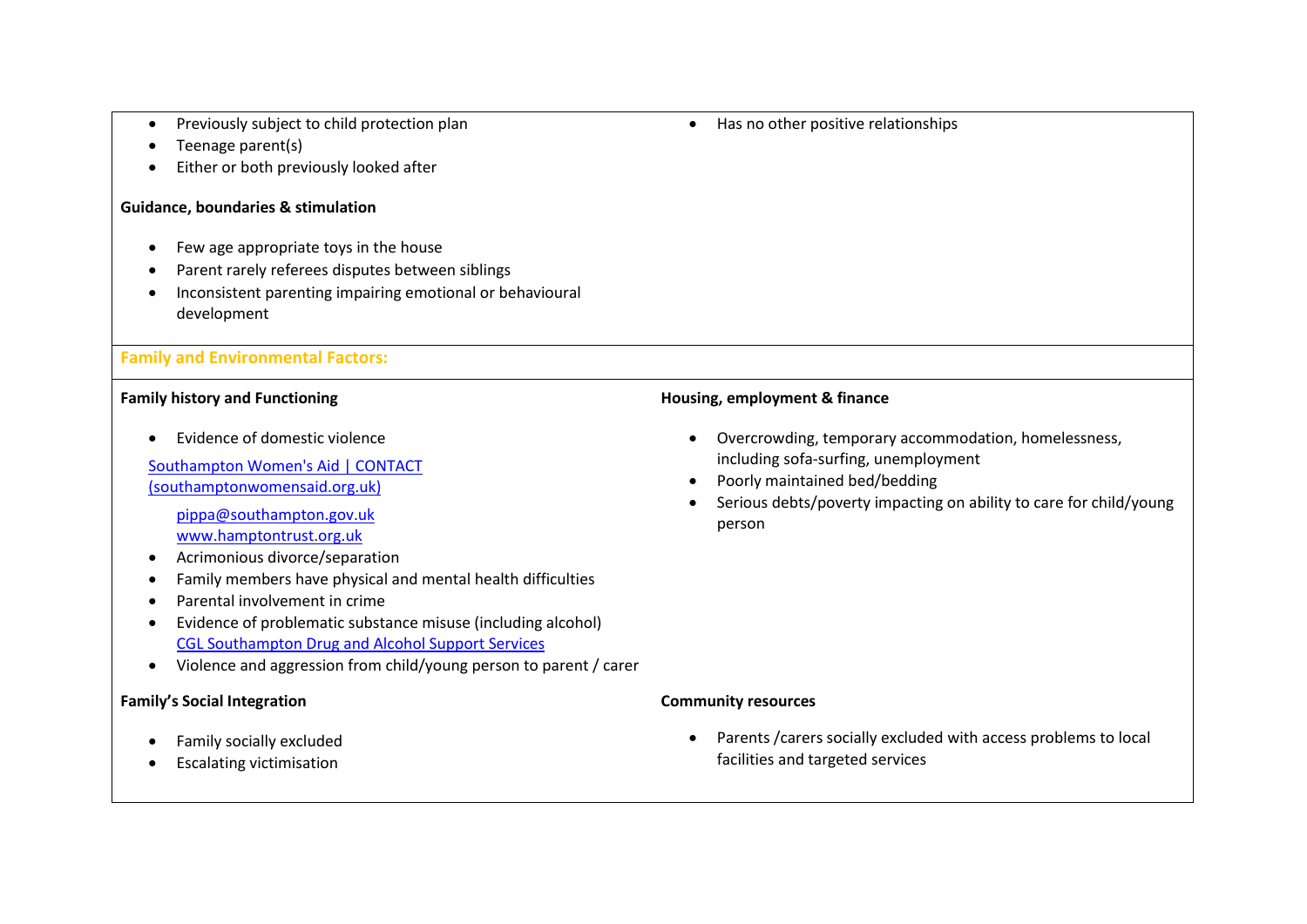**Level 4: Protection A child or young person living in circumstances where there is a significant risk of abuse or neglect, where the young person themselves may pose a risk of serious harm to others or where there are complex needs in relation to disability** 

#### **Child's Developmental Needs:**

#### **Health**

- Child/young person who is consistently failing to reach their developmental milestones and concerns exist about their parent's ability to care for them
- Growth falling 2 centile ranges or more, without an apparent health problem
- Learning affected by significant health problems
- Experiencing chronic ill health or diagnosed with a life-limiting illness
- 'Un-safe'/ inappropriate sexual behaviour/ risk of sexual exploitation
- Problematic substance misuse (drugs including Cannabis and alcohol)/ links to risk taking behaviour [DASH \(Drug Alcohol Support and Health\)](https://nolimitshelp.org.uk/get-help/health-welbeing/drugs-and-alcohol/)
- Failure to access medical attention for health chronic/ reoccurring health needs, including dental putting child/young person at risk of significant harm
- Concerns about diet/ hygiene/ clothing
- Conception to a child under 16 years old/ concerns about parenting capacity
- Disability requiring significant support services to be maintained in mainstream provision

#### **Education and Learning**

- Short-term exclusion, persistent truanting or poor school attendance
- Previous permanent exclusions
- Persistent 'Not in Education, Employment or Training (NEET)/ this could be as a result of compromised parenting
- Alienates self from school and peers through extremes of behaviour
- No, or acrimonious home/ school links
- Has an Education Health and Care Plan?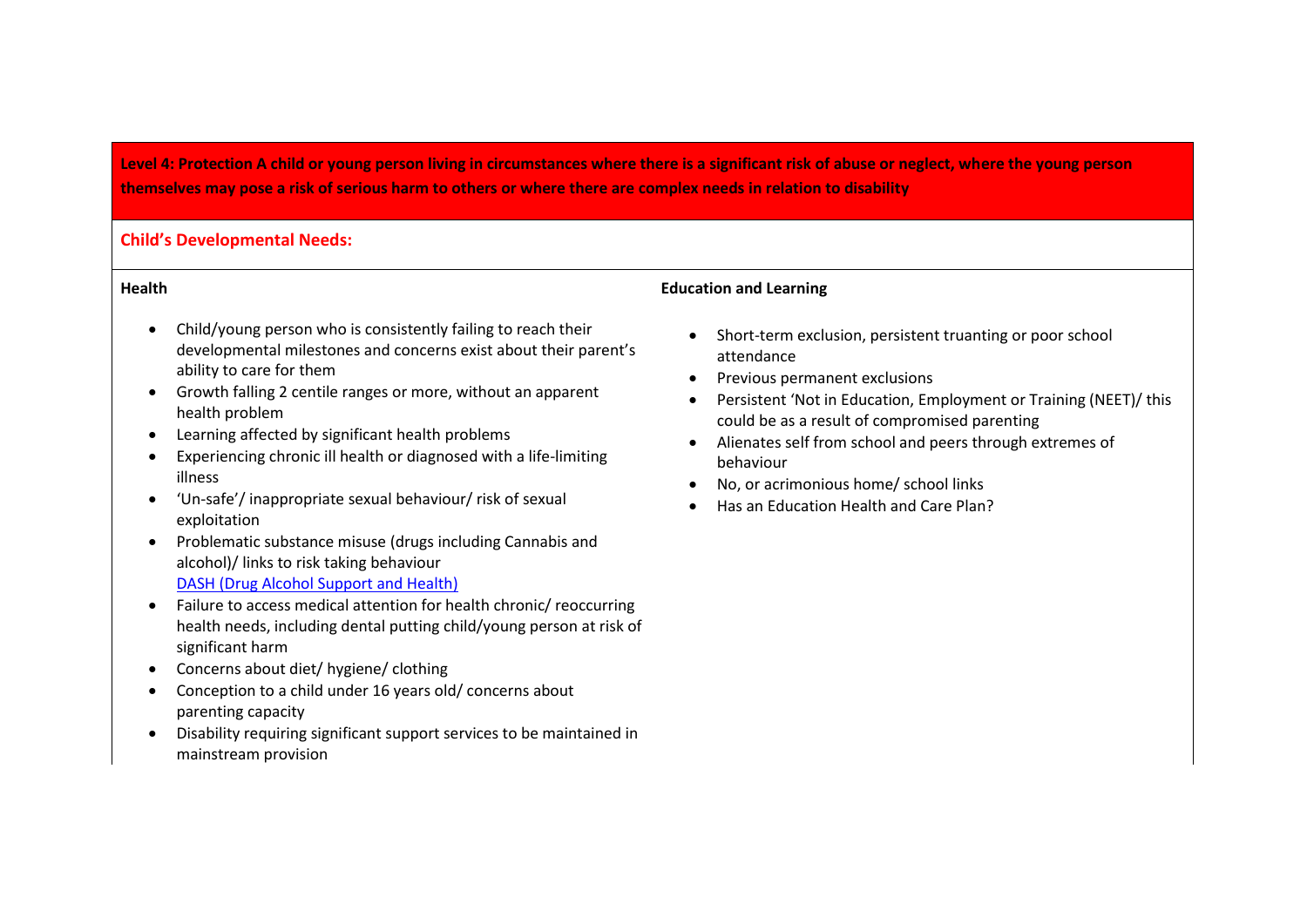- Children with challenging behaviours likely to require physical restraint and exhibiting behaviours regularly harmful to self and others
- Children who require night time supervision and/or care such as intubation, medication
- The required level of parental care cannot be provided without the provision of substantial additional specialist services that may include overnight short-term breaks
- Child/young Person has experienced or is at risk of Female Genital Mutilation

[Female Genital Mutilation -](https://www.nspcc.org.uk/what-is-child-abuse/types-of-abuse/female-genital-mutilation-fgm/) Prevent & Protect | NSPCC l

 Chronic recurring health problem with missed appointments (routine and non-routine resulting in significant impact pm child's health)

#### **Emotional and behavioural development**

- Alienates self from school and peers through extremes of behaviour
- Physical/emotional development raising significant concerns
- Complex mental health needs, with plans and behaviours that significantly impact upon safety and engagement with daily activities and there is failure to engage with services/ self-harming
- Difficulty coping with emotions/unable to display empathy unable to connect cause and effect of own actions
- Sexual activity (under 13)
- Offending/prosecution for offences
- Puts self or others in danger
- Concerns around mental health including escalating self-harm, eating disorder and suicidal ideation requiring Tier 4 CAMHS intervention.

#### **Identity**

- Subject to persistent discrimination
- Is socially isolated and lacks appropriate role models
- Child/young person is unaccompanied and at risk of / has experienced trafficking
	- [What You Need to Know About Child Trafficking | NSPCC](https://www.nspcc.org.uk/what-is-child-abuse/types-of-abuse/child-trafficking/)
- Child/young person missing from home for over 72 hours
- Missing episodes with consideration to 3 in 90 days
- Medium to High risk CERAF with concerns around CSE and CCE High risk should always result strategy discussion
- Child Exploitation [Southampton Safeguarding Children](https://southamptonscp.org.uk/child-exploitation/)  [Partnership \(southamptonscp.org.uk\)](https://southamptonscp.org.uk/child-exploitation/)
- [Child Sexual Exploitation & How to Keep Your Child Safe | NSPCC](https://www.nspcc.org.uk/what-is-child-abuse/types-of-abuse/child-sexual-exploitation/)
- Child/Young person is at risk of radicalisation (PREVENT)
- [Prevent \(southampton.gov.uk\)](https://www.southampton.gov.uk/council-democracy/partnership-working/safe-city/prevent.aspx)
- Concerns re exposure to or at risk of Modern-Day Slavery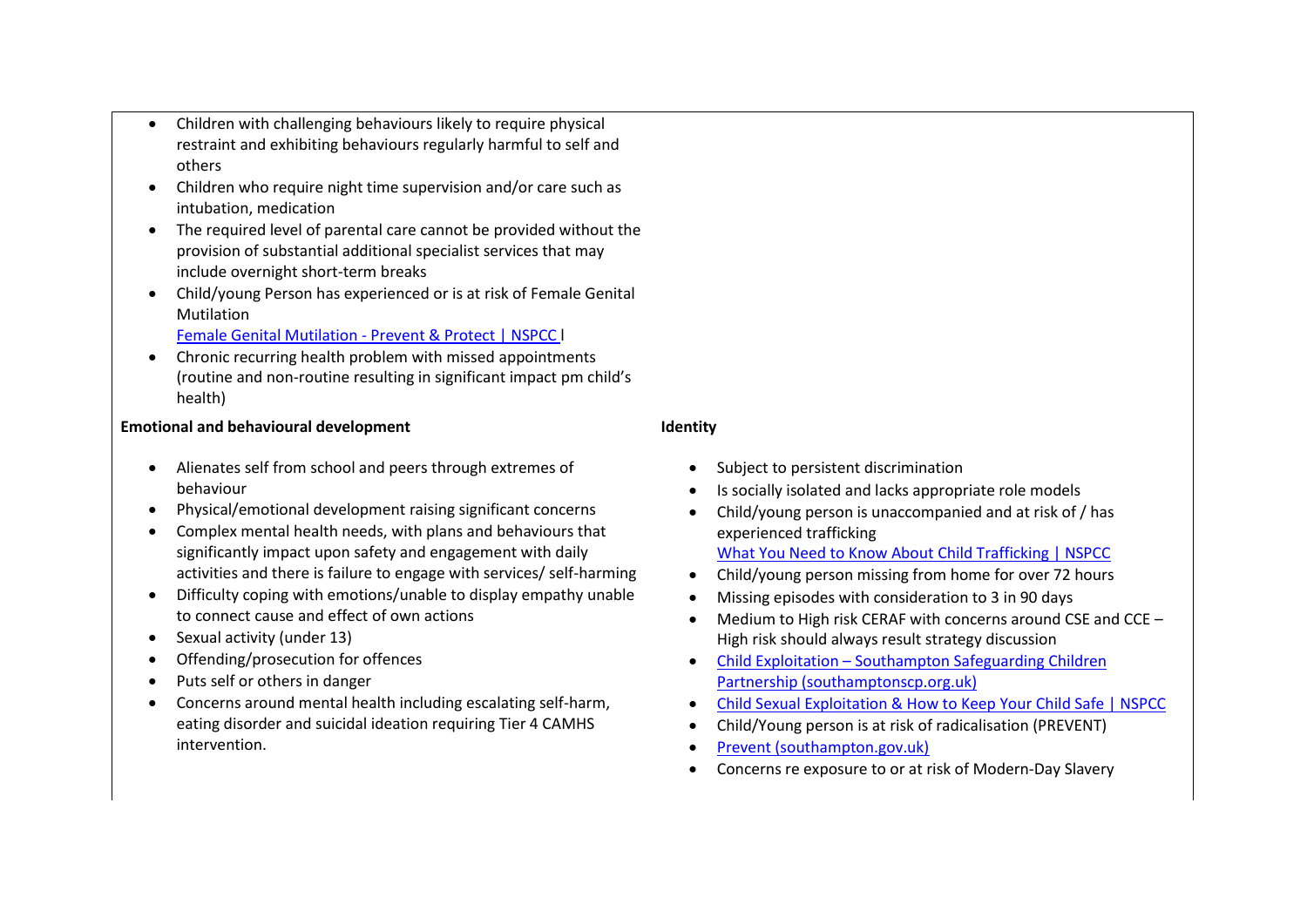#### **Family and Social Relationships**

- Peers also involved in challenging behaviour
- Regularly needed to care for another family member
- Involved in conflicts with peers/siblings
- Gang membership
- Adoptive family under severe stress

#### **Self-Care Skills**

- Poor self-care for age hygiene
- Overly self-reliant for their age

#### **Parents and Carers:**

#### **Basic Care, safety and protection**

- Parent/carer is struggling, is unable to or refuses to provide adequate and consistent care [Neglect is also Child Abuse: Know All About It | NSPCC](https://www.nspcc.org.uk/what-is-child-abuse/types-of-abuse/neglect/)
- Child or young person receives erratic or inconsistent care
- Physical including non-accidental injuries
- Bruising to nonmobile baby (link to protocol)
- Sexual abuse
- [Identifying Child Physical Abuse & How to Prevent It | NSPCC](https://www.nspcc.org.uk/what-is-child-abuse/types-of-abuse/physical-abuse/)
- [Preventing Child Sexual Abuse & Keeping Children Safe | NSPCC](https://www.nspcc.org.uk/what-is-child-abuse/types-of-abuse/child-sexual-abuse/)
- Significant concern about prospective parenting ability, resulting in the need for a pre-birth assessment
- Parents learning disability, substance misuse (alcohol and drugs including cannabis) or mental health negatively impacts on parent's ability to meet the needs of the child [CGL Southampton Drug and Alcohol Support Services](https://www.changegrowlive.org/drug-alcohol-service-southampton/info)

#### **Social presentation**

- Clothing regularly unwashed
- Hygiene problems
- Is provocative in behaviour/appearance

#### **Emotional Warmth**

- Child/young person has multiple carers but no significant relationship to any of them/ receives inconsistent care
- Child/young person receives little stimulation/ negligible interaction
- Child/young person is scapegoated
- Child/young person is rarely comforted when distressed/lack of empathy
- Child/young person is under significant pressure to achieve/aspire/experiencing high criticism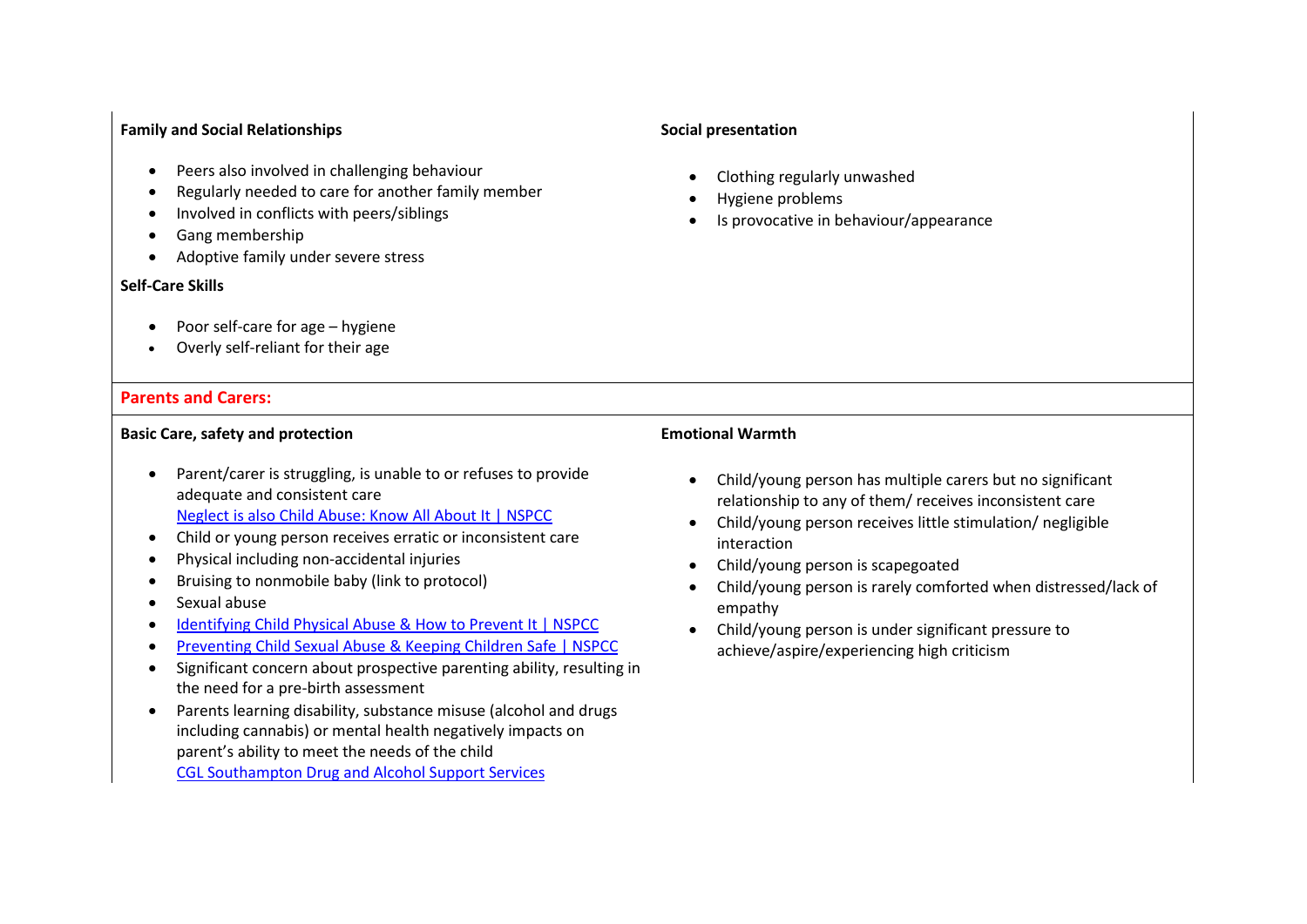- Fabrication or induction of illness (likely to cause significant harm) to a child by a parent or carer
- Signs [Fabricated or induced illness -](https://www.nhs.uk/mental-health/conditions/fabricated-or-induced-illness/signs/) NHS (www.nhs.uk)
- Level of supervision does not provide sufficient protection for a child
- Failure to recognise the risks of frequent missing episodes lack of reporting to appropriate agencies
- Either or both parents/carers have previously been looked after and their parenting ability is compromised
- Private fostering/young carer
- Teenage pregnancy or inexperienced young parent or carer with additional concerns
- Parental capacity to manage risk in relation to complex mental health needs and self-harming behaviours
- Homelessness for young person

#### **Guidance, boundaries & stimulation**

- Parents struggle to set boundaries/act as good role models
- Child or young person's behaviour out of control
- Child or young person is regularly beyond control of parent or carer
- Parenting impairing emotional or appropriate behavioural development of child / young person

#### **Family and Environmental Factors:**

#### **Family history and Functioning**

#### **Housing, employment & finance**

- Parents or carers are experiencing, on an on-going basis, one or more of the following
- Physical accommodation places child in danger
- No fixed abode or homeless (including sofa surfing)